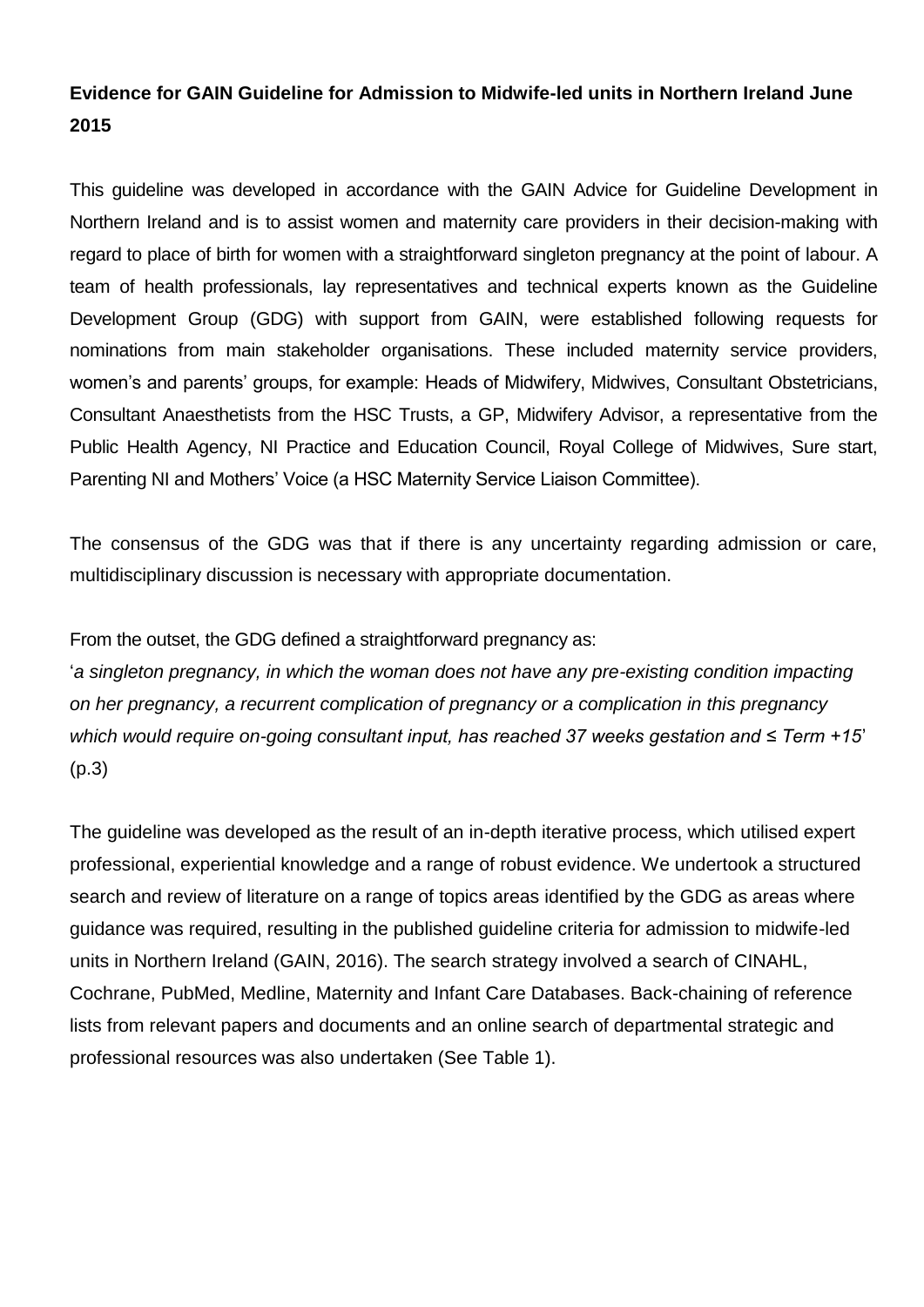### **Table 1 Strategic and Professional Resources**

American Nurse Midwifery Association [\(www.midwife.org\)](http://www.midwife.org/) Department of Health Social Services and Public Safety [\(www.dhsspsni.org.uk\)](http://www.dhsspsni.org.uk/) Guidelines and Audit Implementation Network [\(www.gain-ni.org\)](http://www.gain-ni.org/) National Institute for Health and Care Excellence [\(www.nice.org.uk/\)](http://www.nice.org.uk/)) Regulation and Quality Improvement Authority (www.rqia) Royal College of Midwives [\(www.rcm.org.uk\)](http://www.rcm.org.uk/) Royal College of Obstetricians and Gynaecologists [\(www.rcog.org.uk\)](http://www.rcog.org.uk/)

(See evidence tables relating to each criterion for admission to midwife-led units in Northern Ireland)

Scottish Intercollegiate Guideline Network [\(www.sign.ac.uk\)](http://www.sign.ac.uk/)

#### **Inclusions and Exclusions**

The Guideline Development Group discussed key evidence utilising the expertise from clinicians and users by experience. The evidence for the guideline was focused on the population of women of childbearing age (16 years +) with straightforward singleton pregnancy at the point of labour who planned to birth in a midwife led unit. In total, there were 20 criteria included in the final version of the guideline (although some other criteria such as Gestational Diabetes were considered for inclusion but following discussion by the GDG were excluded). The final criteria were focused on being as inclusive as possible for pregnant women and the review questions were therefore based on the following:

- 1. Maternal age at booking
- 2. BMI at booking
- 3. Hb level
- 4. Number of previous births
- 5. Assisted conception with Clomifene or similar
- 6. SROM ≤ 24hrs & no signs of infection
- 7. Women on Tier 1 and Tier 2 of the Integrated Perinatal Mental Health Care Pathway
- 8. Threatened miscarriage, now resolved
- 9. Threatened preterm labour, now resolved
- 10.Suspected low lying placenta, now resolved
- 11.Medical condition that is not impacting on the pregnancy or the woman's health
- 12.Women who have required social services input and there is no related impact on the pregnancy or the woman's health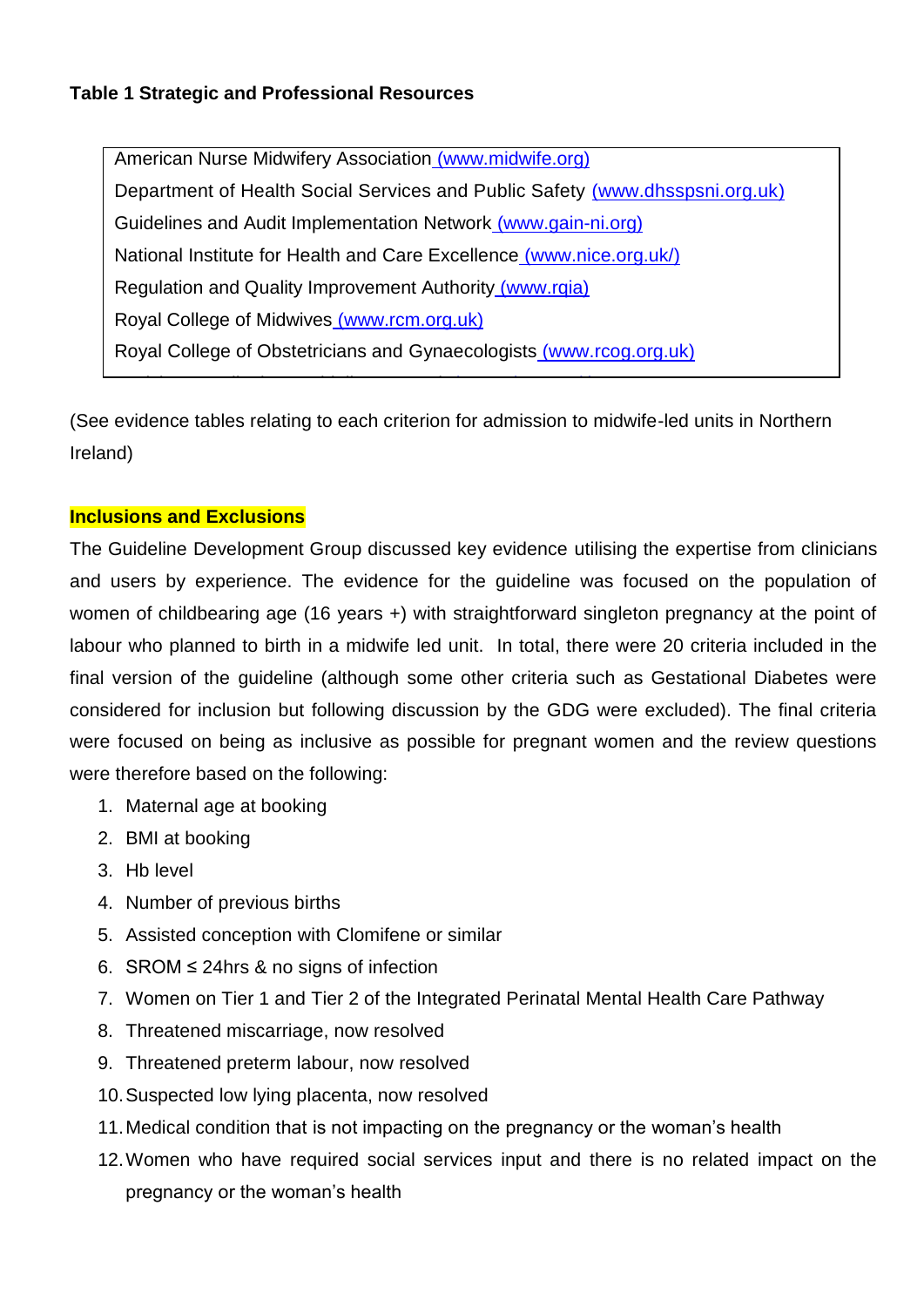- 13.Previous congenital abnormality, with no evidence of reoccurrence
- 14.Non-significant (light) meconium in the absence of any other risk
- 15.Uncomplicated third degree tear/previous extensive vaginal, cervical, or third degree perineal trauma following individual assessment
- 16.Serum antibodies of no clinical significance
- 17.Women who have had previous cervical treatment, now term
- 18.Previous PPH, not requiring blood transfusion or surgical intervention
- 19.Prostaglandin induction resulting in the onset of labour
- 20.Group B Streptococcus positive in this pregnancy with no signs of infection

The GDG judged the evidence against their suitability for inclusion as criteria for Alongside Midwifery Unit (AMU) or a Free standing Midwifery Unit (FMU).

#### **Strengths and Limitations of the Body of Evidence**

In recent years, there has been an increase in the number of high quality studies and professional guidelines which support the provision of care for women who plan to birth in Midwife led units rather than obstetric units. The limitations of the current body of evidence does not allow for the GDG to include women with complex pregnancies, e.g. gestational diabetes. Therefore, further high quality research is required and will be included if available in future updates of the guideline.

#### **Consensus Methods Used for Literature and Recommendations**

Throughout the process of the review, consultation with a wide range of stakeholders informed the development of the criteria and guidelines. However, each of the 20 criteria were discussed with the Guideline Development Group members and agreement reached through consensus.

#### **Dates Searches Were Undertaken**

Searches were undertaken from January 2009 to November 2014 and only those papers written in English were included. In addition, the GDG members were encouraged to bring additional published evidence that came to light during the guideline development process from the national and international links.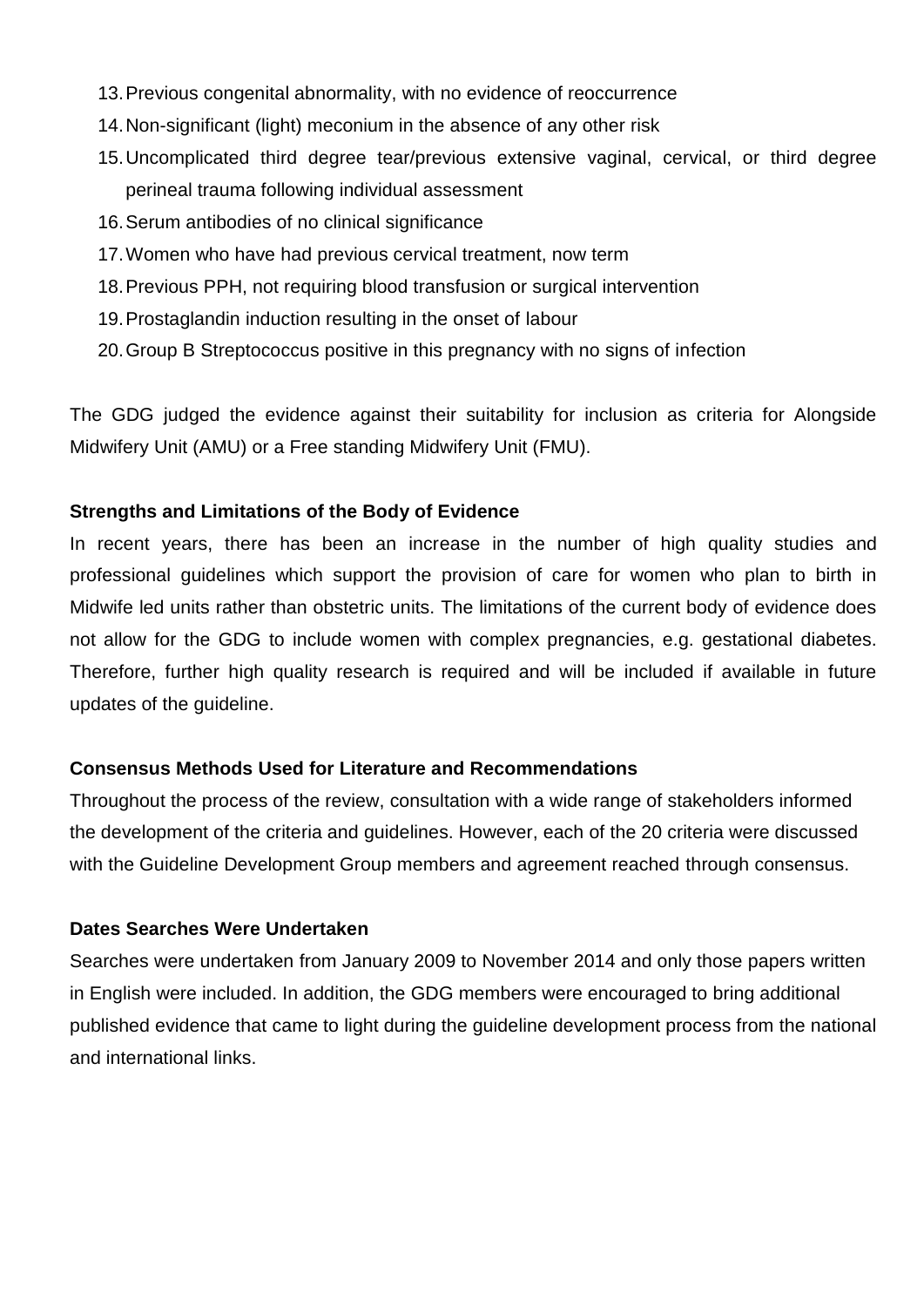### **Declaration of Interests**

At the start of the guideline development process all GDG members' interests were recorded on a standard declaration form that covered consultancies, fee-paid work, share-holdings, fellowships and support from the healthcare industry. At all subsequent GDG meetings, members were required to declare any new or arising conflicts of interest. No conflicts of interest were declared for this guideline.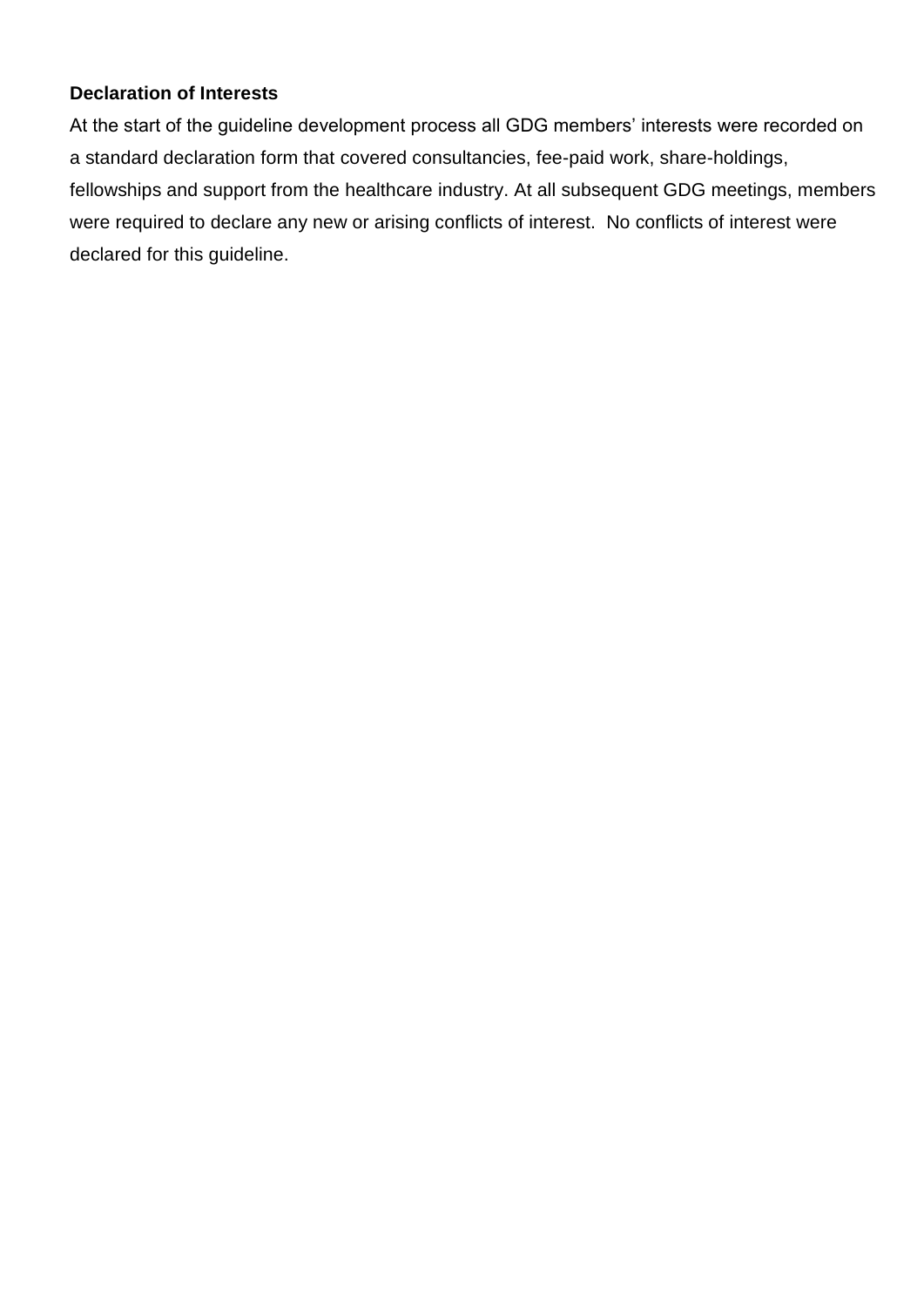| Table A.       | Maternal age at booking $\geq 16$ yrs & $\leq 40$ yrs (FMU & AMU)/<16 or >40 (AMU)                                                              |
|----------------|-------------------------------------------------------------------------------------------------------------------------------------------------|
| Table B.       | BMI at booking $\geq 18$ kg/m <sup>2</sup> & ≤35 kg/m <sup>2</sup> (FMU & AMU)/≥35 kg/m <sup>2</sup> & ≤40 kg/m <sup>2</sup> with good mobility |
| Table C        | Last recorded Hb≥100g/I (FMU & AMU)/Hb >85g/I (AMU)                                                                                             |
| Table D        | No more than 4 previous births (FMU & AMU)/No more than 5 previous births (AMU)                                                                 |
| Table E.       | Assisted conception with Clomifene or similar (FMU & AMU)/IVF pregnancy at term (excluding ovum donation & maternal                             |
|                | age >40 years) (AMU)                                                                                                                            |
| Table F        | SROM ≤ 24hrs & no signs of infection (FMU & AMU)/ SROM > 24hrs, in established labour & no signs of Infection (AMU)                             |
| <b>Table G</b> | Women on Tier 1 of the Integrated Perinatal Mental Health Care Pathway (FMU & AMU)/Women on Tier 2 of the Perinatal                             |
|                | Mental Health Care Pathway following individual assessment (AMU)                                                                                |
| Table H        | Threatened miscarriage, now resolved (FMU & AMU)                                                                                                |
| Table I        | Threatened preterm labour, now resolved (FMU & AMU)                                                                                             |
| Table J        | Suspected low lying placenta, now resolved (FMU & AMU)                                                                                          |
| Table K        | Medical condition that is not impacting on the pregnancy or the woman's health (FMU & AMU)                                                      |
| Table L        | Women who have required social services input and there is no related impact on the pregnancy or the woman's health                             |
|                | (FMU & AMU)                                                                                                                                     |
| Table M        | Previous congenital abnormality, with no evidence of reoccurrence (FMU & AMU)                                                                   |
| Table N        | Non-significant (light) meconium in the absence of any other risk (FMU & AMU)                                                                   |
| Table O        | Uncomplicated third degree tear (FMU & AMU)/Previous extensive vaginal, cervical, or third degree perineal trauma                               |
|                | following individual assessment (AMU)                                                                                                           |
| Table P        | Serum antibodies of no clinical significance (FMU & AMU)                                                                                        |
| Table Q        | Women who have had previous cervical treatment, now term (FMU & AMU)                                                                            |
| Table R        | Previous PPH, not requiring blood transfusion or surgical intervention (AMU)                                                                    |
| Table S        | Prostaglandin induction resulting in the onset of labour (AMU)                                                                                  |
| Table T        | Group B Streptococcus positive in this pregnancy with no signs of infection (AMU)                                                               |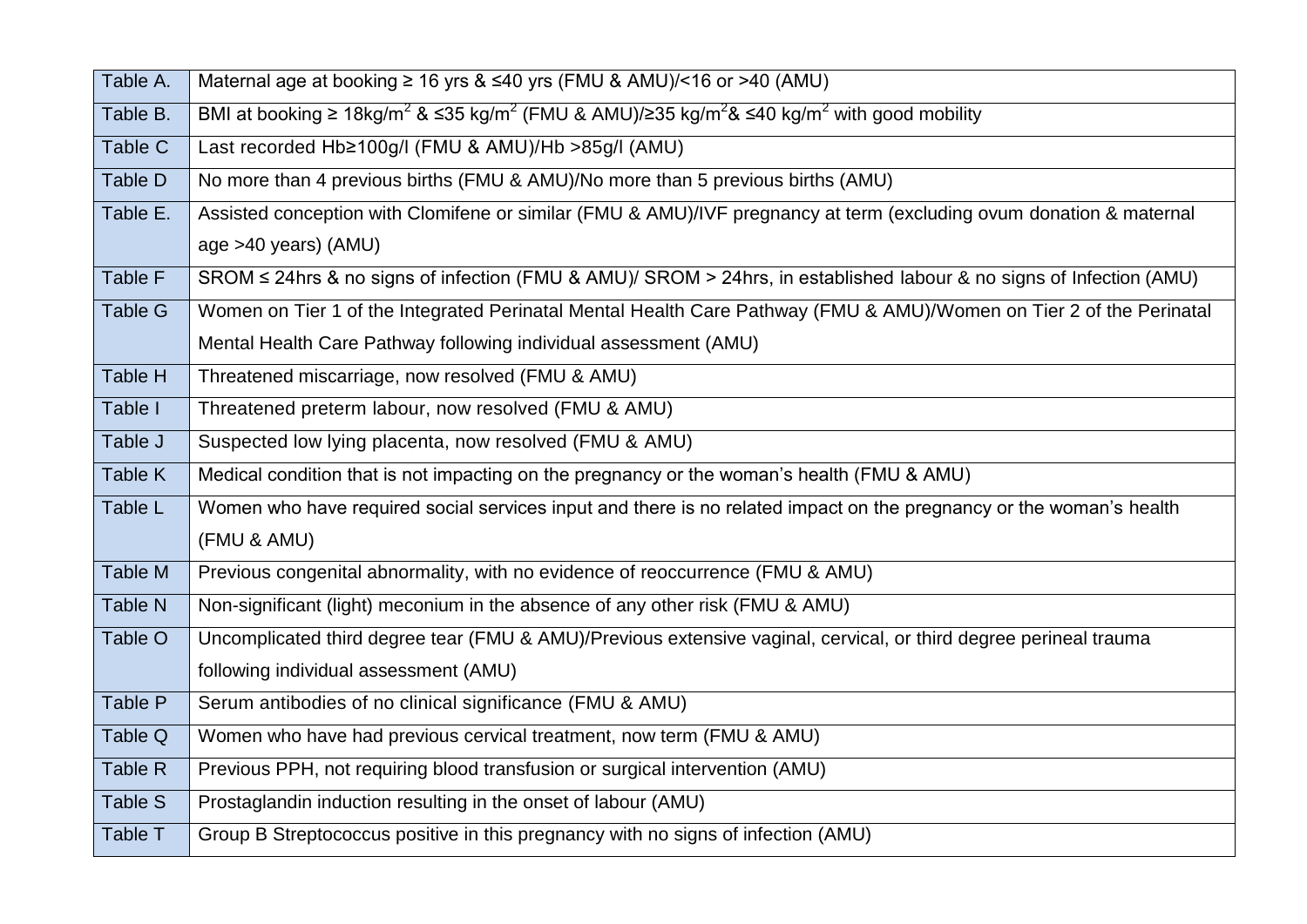| Author/<br><b>Date/Country</b> | Type of<br><b>Evidence</b> | <b>Criteria</b> | <b>Results/Findings</b>                                                                      | <b>Comments/Reference</b>                |
|--------------------------------|----------------------------|-----------------|----------------------------------------------------------------------------------------------|------------------------------------------|
| NICE (2014a), UKGuideline CG   |                            | Age             | Indicated individual assessment when planning place of birth Table 9                         |                                          |
|                                | 190                        |                 | if >35 years of age on booking.                                                              |                                          |
| RCOG (2010),                   | Green Top                  |                 | Point up association of advanced maternal age with IUFD;                                     | Fretts (2005); Froen (2001).             |
| UK                             | Guideline No               |                 | age not specified; specific recommendation for care not                                      |                                          |
|                                | 55                         |                 | provided.                                                                                    |                                          |
|                                |                            |                 | The adjusted odds ratio for age $\geq$ 35 years compared with                                |                                          |
|                                |                            |                 | ≤25 years was 5.1 (95% confidence interval).                                                 |                                          |
| <b>MBRRACE</b>                 | National                   |                 | Increased rates of stillbirth, neonatal mortality and extended                               | P. 55: Mothers characteristics           |
| (2013), UK                     | Surveillance               |                 | perinatal mortality were seen in both the youngest (<20                                      | CEMACH (2009)                            |
|                                | data Report                |                 | years) and the oldest (>40 years) mothers                                                    |                                          |
| RQIA (2012), NI                | A Review:                  | $<$ 16 year     | Recommended age limits on children moving to adult wards. PLEASE NOTE:                       |                                          |
|                                | baseline                   | (AMU)           | Sought assurances that up to date British National Formulary The Guideline Development Group |                                          |
|                                | assessment to              | $≥ 16$ (FMU &   | for Children is available on adult wards so that staff can                                   | (GDG) advised that regarding             |
|                                | inform the                 | AMU)            | ensure medication decisions are correct.                                                     | management of teenage girls in           |
|                                | provision of               |                 |                                                                                              | labour, AMU's are suitable for planned   |
|                                | care &                     |                 |                                                                                              | place of birth (although all other risk  |
|                                | admission of               |                 |                                                                                              | factors need to be addressed) - In the   |
|                                | children to adult          |                 |                                                                                              | case of a pregnant teenager who is       |
|                                | wards                      |                 |                                                                                              | under 16 requiring intravenous fluids    |
|                                |                            |                 |                                                                                              | in labour, the paediatric protocol is to |
|                                |                            |                 |                                                                                              | be followed and care transferred to a    |

# **Table A: BMI at booking ≥ 18kg/m2 & ≤35 kg/m2 (FMU & AMU)/ ≥35 kg/m2& ≤40 kg/m2 with good mobility**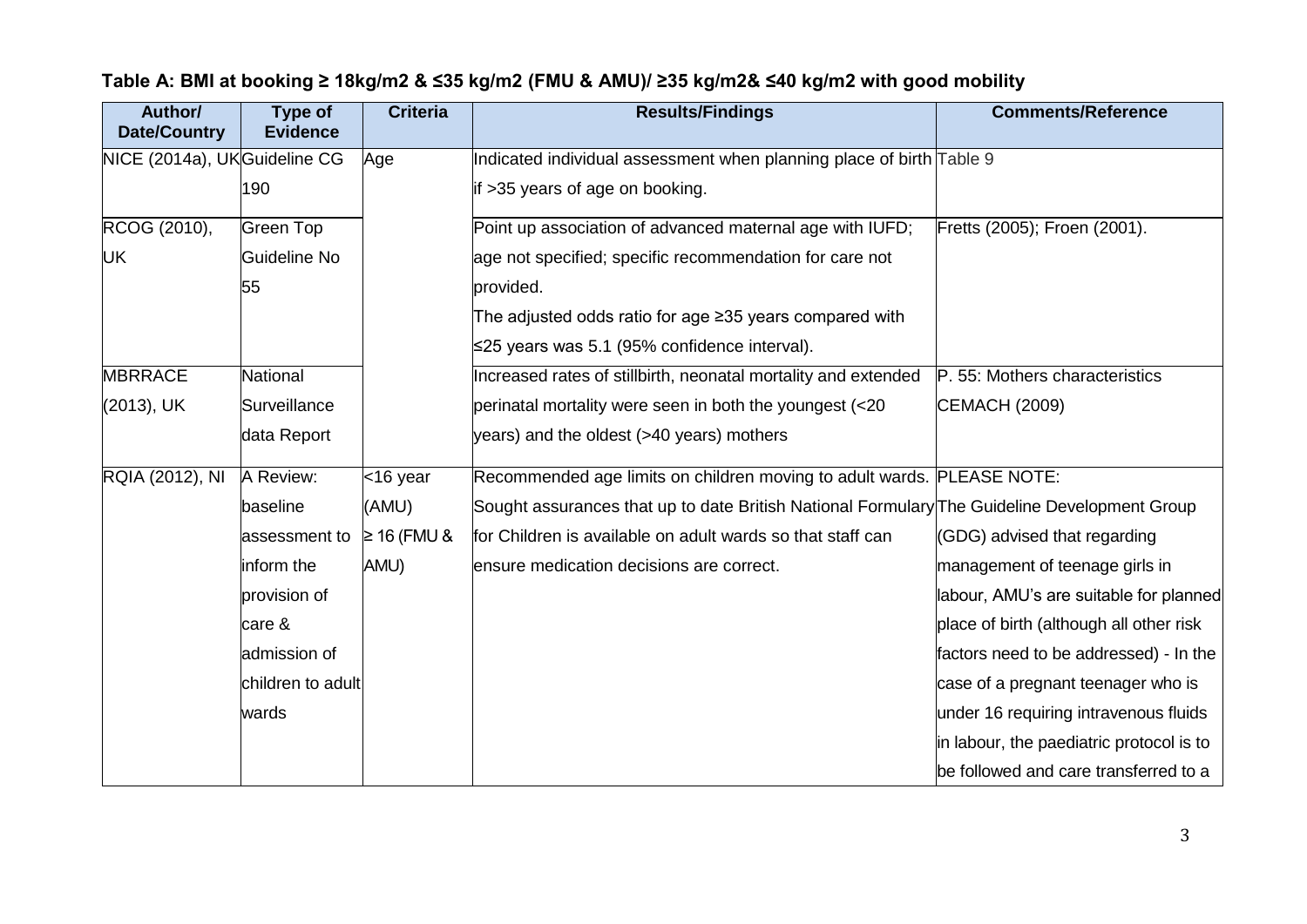| Author/             | <b>Type of</b>   | <b>Criteria</b> | <b>Results/Findings</b>                                                                 | <b>Comments/Reference</b>                 |
|---------------------|------------------|-----------------|-----------------------------------------------------------------------------------------|-------------------------------------------|
| <b>Date/Country</b> | <b>Evidence</b>  |                 |                                                                                         |                                           |
| NICE (2010),        | PH Guideline BMI |                 | Lack of evidence on the underlying mechanism linking the                                | Recommendation 2 Pregnant Women           |
| <b>UK</b>           | 27               |                 | gestational weight gain and pregnancy outcome'                                          | Do not weigh women repeatedly during      |
|                     |                  |                 |                                                                                         | pregnancy as a matter of routine. Only    |
|                     |                  |                 |                                                                                         | weigh again if clinical management can be |
|                     |                  |                 |                                                                                         | influenced or if nutrition is a concern.  |
| NICE (2014a),       | Clinical         |                 | One of the factors indicating increased risk with suggested                             | Table 7: Other factors indicating         |
| <b>UK</b>           | Guideline        |                 | planned birth at an obstetric unit is a 'BMI at booking of greater                      | increased risk suggesting planned birth   |
|                     | 190              |                 | than 35 kg/m2 '.                                                                        | at an obstetric unit (P.19)               |
|                     |                  |                 | BMI greater than 35 kg/m2 considered a risk for PPH.                                    | P.74                                      |
| NICE (2014c),       | Clinical         |                 | 'Maternal weight and height should be measured at the booking P. 22; Sections 1.5.1.1   |                                           |
| <b>UK</b>           | Guideline 62     |                 | appointment, and the woman's body mass index should be                                  | 1.5.1.2                                   |
|                     |                  |                 | calculated (weight [kg]/height[m]2)'.                                                   |                                           |
|                     |                  |                 | Repeated weighing during pregnancy should be confined to                                |                                           |
|                     |                  |                 | circumstances in which clinical management is likely to be                              |                                           |
|                     |                  |                 | influenced'.                                                                            |                                           |
|                     |                  |                 | Women who have a body mass index 30 kg/m2 or above at their   P. 47 Appendix C: Women   |                                           |
|                     |                  |                 | booking appointment or are underweight (body mass index below requiring additional care |                                           |
|                     |                  |                 | 18 kg/m2 at first contact) require additional care                                      |                                           |
|                     |                  |                 |                                                                                         |                                           |
| RCOG (2010),        | <b>Green Top</b> |                 | Point up association of obesity with IUFD; specific                                     | Arendas (2008);Fretts (2005); Froen       |
| <b>UK</b>           | Guideline No     |                 | recommendation for care not provided                                                    | (2001); Huang (2000)                      |
|                     | 55               |                 |                                                                                         |                                           |

# **Table B: BMI at booking ≥ 18kg/m2 & ≤35 kg/m2 (FMU & AMU)/ ≥35 kg/m2& ≤40 kg/m2 with good mobility (AMU)**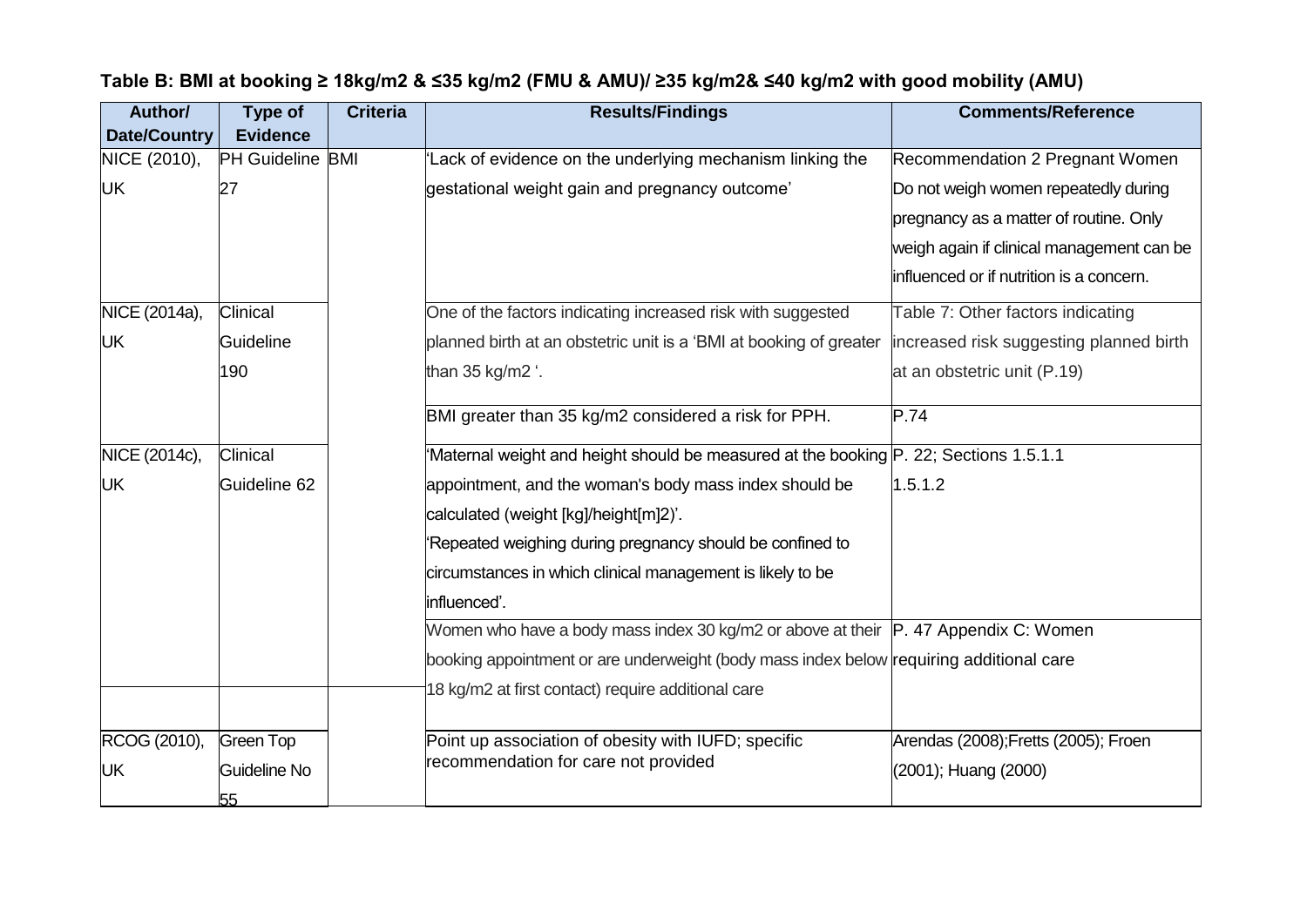| Hollowell     | Systematic        | Risks of complications during childbirth go up with increasing<br>P348 |
|---------------|-------------------|------------------------------------------------------------------------|
| (2013), UK    | Review            | BMI among these healthy women. But the researchers found the           |
|               |                   | increase was modest. Overweight, obese or very obese women             |
|               |                   | showed a relative increase in risk of 6-12% compared to women          |
|               |                   | with a normal BMI. Most of the additional risk of needing              |
|               |                   | treatment was accounted for by giving drugs for slow labour            |
|               |                   | among those with a high body mass index, though risks of               |
|               |                   | serious outcomes for mother and baby were also increased.              |
|               |                   | However, whether a woman has had a previous baby plays a               |
|               |                   | larger role in influencing the chances of needing hospital care.       |
|               |                   | 53% of women of normal weight having their first baby had an           |
|               |                   | intervention or a complication at birth. The figure was 21% for        |
|               |                   | very obese but otherwise healthy women having a second or              |
|               |                   | subsequent baby.                                                       |
|               |                   | Otherwise healthy multiparous women obese women may have<br>P 343      |
|               |                   | lower antepartum risks than previously appreciated                     |
| Aune (2014),  | <b>Systematic</b> | Evidence suggests that maternal obesity increases the risk<br>P 1536   |
| <b>UK</b>     | Review &          | of fetal death, stillbirth, and infant death; however, the optimal     |
|               | Meta Analysis     | body mass index (BMI) for prevention is not known'.                    |
|               |                   | The optimal prepregnancy BMI to prevent fetal and infant               |
|               |                   | death has not been established'.                                       |
| NICE (2014c), | Clinical          | 'Maternal weight and height should be measured at the booking P22      |
| UK            | Guideline 62      | appointment, and the woman's body mass index should be                 |
|               |                   | calculated (weight [kg]/height[m]2)'.                                  |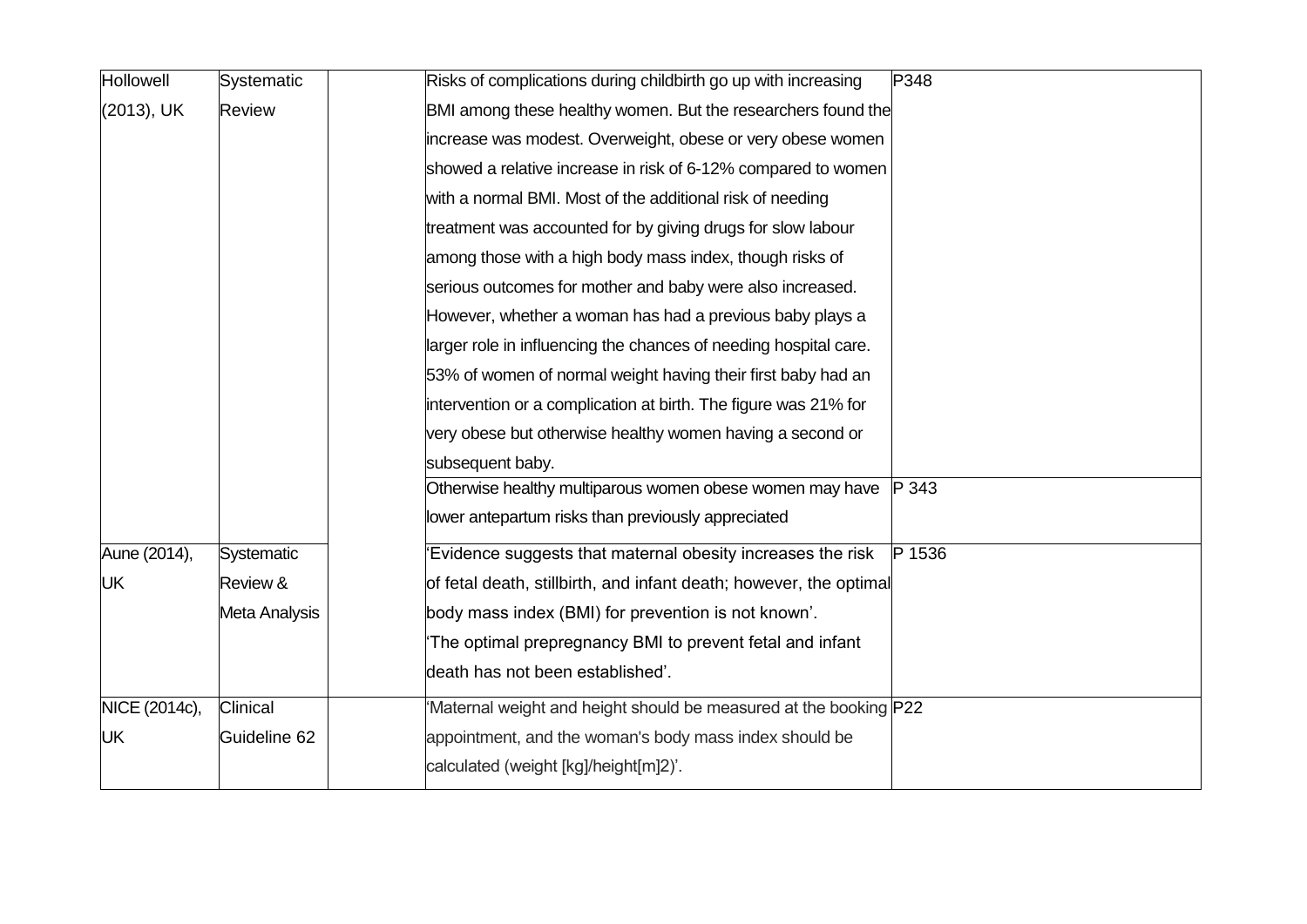| Lawrence et al, Cochrane |        |             | Importance Upright and ambulant positions versus recumbent positions P.2 |  |
|--------------------------|--------|-------------|--------------------------------------------------------------------------|--|
| (2013),                  | Review | of Mobility | and bed care: women randomised to upright positions in                   |  |
| Australia                |        |             | labour have shorter labours and less likely to have caesarean            |  |
|                          |        |             |                                                                          |  |

# **Table C: Last recorded Hb≥100g/l (FMU/AMU)/ Hb>85g/l (AMU)**

| Author/<br><b>Date/Country</b> | Type of<br><b>Evidence</b> | <b>Criteria</b> | <b>Results/Findings</b>                                             | <b>Comments/Reference</b>             |
|--------------------------------|----------------------------|-----------------|---------------------------------------------------------------------|---------------------------------------|
| NICE (2014a), UK Clinical      |                            | Hb              | Haemoglobin of 85-105g/litre at onset of labour;                    | Page 19, Table 8 Medical Conditions   |
|                                | Guideline                  |                 |                                                                     | indicating individual assessment when |
|                                | 190                        |                 |                                                                     | planning place of birth               |
|                                |                            |                 | Maternal Haemoglobin below 85g/l at onset of labour should          | P.74; 1.14.29                         |
|                                |                            |                 | deliver in an obstetric unit                                        |                                       |
|                                |                            |                 | Maternal Haemoglobin level below 85 g/litre at onset of labour P.74 |                                       |
|                                |                            |                 | a risk factor for PPH; advise give birth in Obstetric unit          |                                       |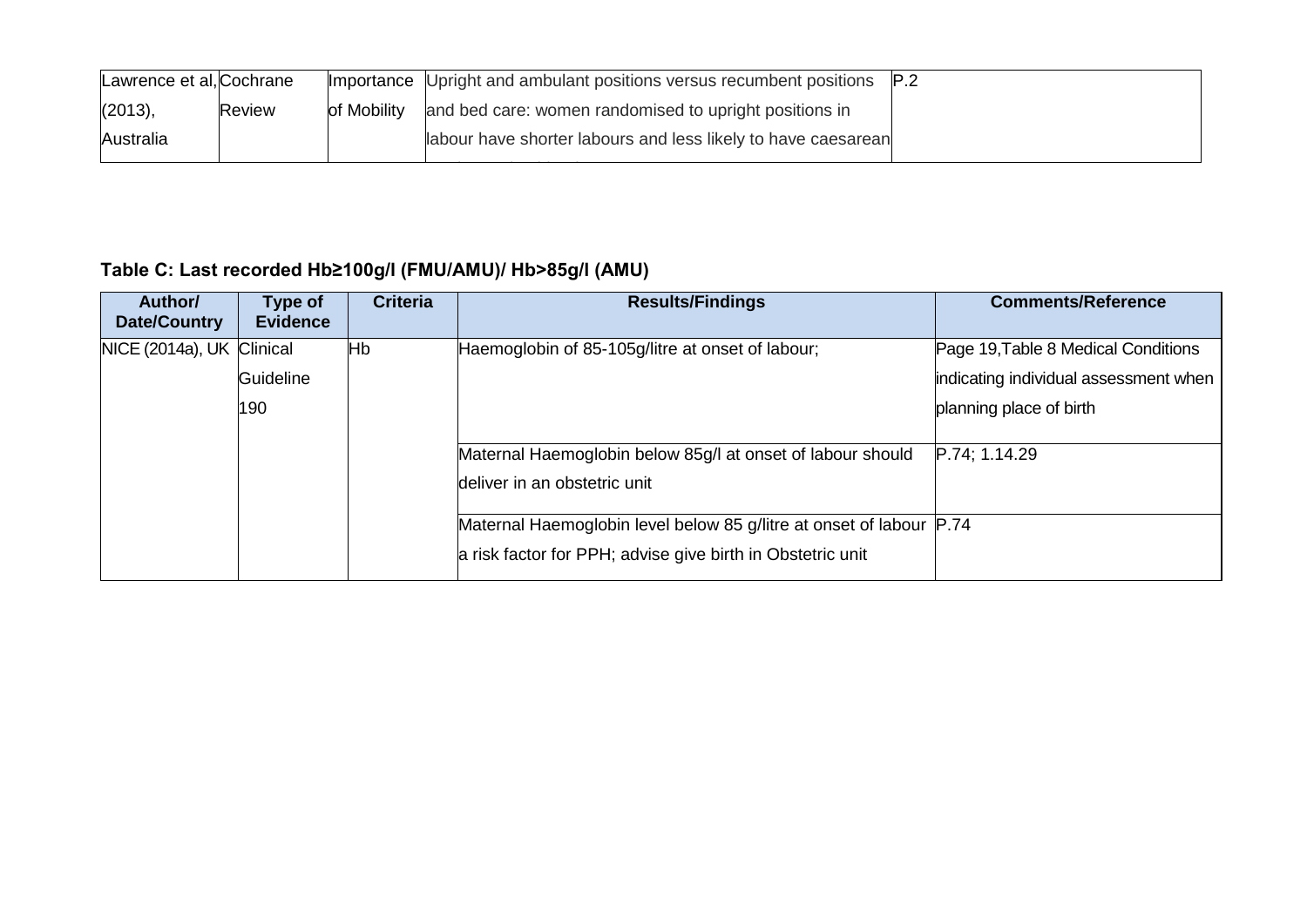| Author/<br>Date/Country | Type of<br><b>Evidence</b> | <b>Criteria</b> | <b>Results/Findings</b>                                                                              | <b>Comment/Reference</b>            |
|-------------------------|----------------------------|-----------------|------------------------------------------------------------------------------------------------------|-------------------------------------|
| NICE (2014a), UK        | Clinical                   | 4 Previous      | 'Grand multiparity (parity 4 or more) is considered a risk for PPH; Page 74; Section 1.14.29 The GDG |                                     |
|                         | Guideline                  | <b>Births</b>   | advise give birth in Obstetric unit.                                                                 | members agreed that the GAIN NI     |
|                         | 190                        |                 |                                                                                                      | <b>MLU Guidelines would use the</b> |
|                         |                            |                 |                                                                                                      | terminology '5 previous births'     |
|                         |                            |                 |                                                                                                      | which equates to a Parity of 4.     |
| NICE (2014a), UK        |                            |                 | Para 4 or more; Other factors indicating individual assessment when Table 9                          |                                     |
|                         |                            |                 | planning place of birth                                                                              |                                     |

# **Table D: No more than 4 previous births (FMU/AMU)/ No more than 5 previous births (AMU)**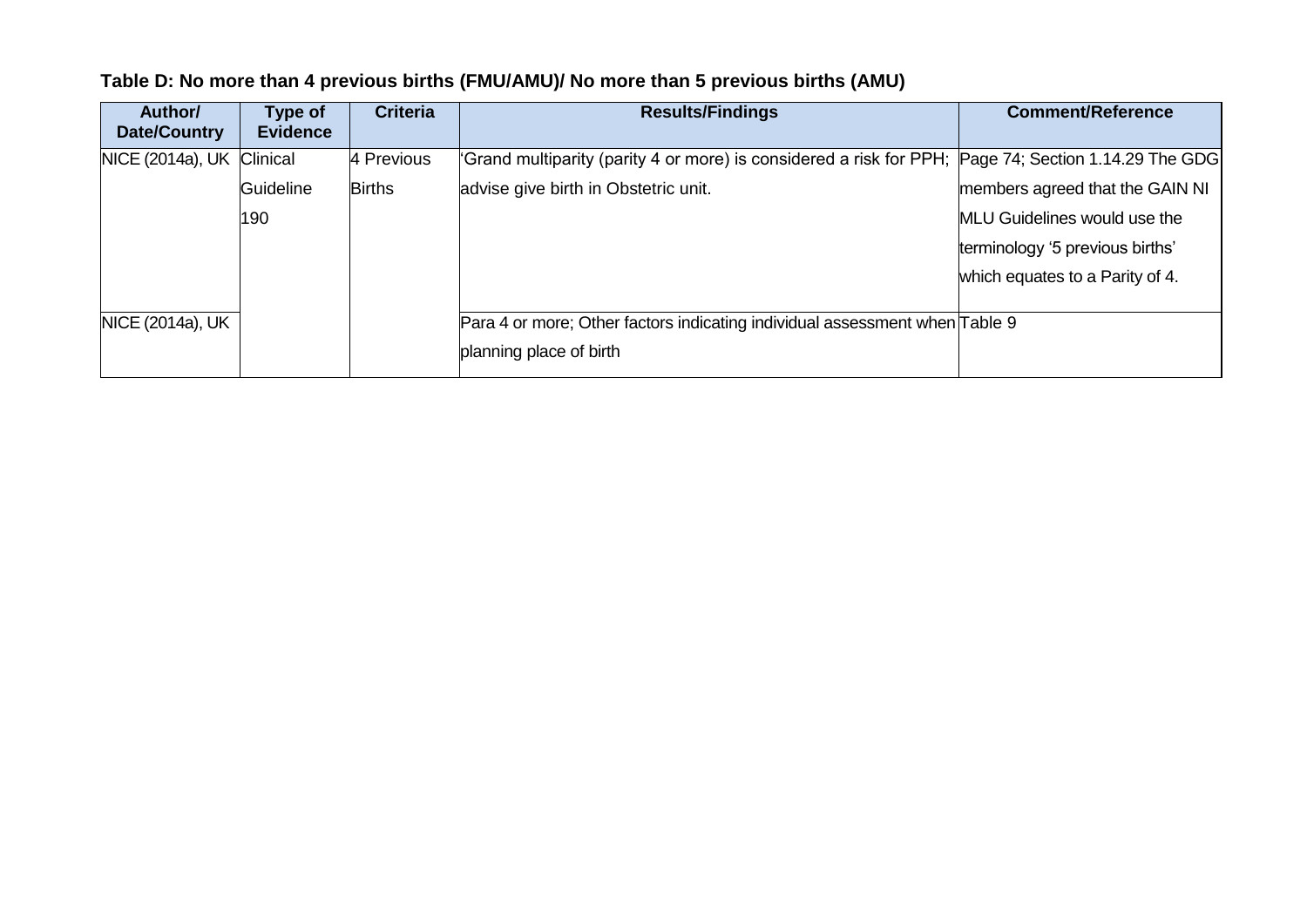**Table E: Assisted conception with Clomifene or similar (FMU & AMU)/ IVF pregnancy at term (excluding ovum donation & maternal age >40 years) (AMU)**

| Author/<br><b>Date/Country</b>       | <b>Type of Evidence</b>  | <b>Criteria</b>           | <b>Results/Findings</b>                                                                                                                      | <b>Comment/Reference</b>             |
|--------------------------------------|--------------------------|---------------------------|----------------------------------------------------------------------------------------------------------------------------------------------|--------------------------------------|
| Okun (2014),                         | Systematic review -      | Assisted                  | 'Increased evidence that infertility or subfertility is an                                                                                   | P.64                                 |
| Canada                               | <b>Clinical Practice</b> | Conception                | increased risk factor for obstetrical complications &                                                                                        |                                      |
|                                      | Guideline                |                           | adverse perinatal outcomes, even without the addition of                                                                                     |                                      |
| El-Chaar                             | Retrospective            | <b>Assisted</b>           | Increased risk of birth defects associated with Assisted                                                                                     | P.1557                               |
| (2009), Canada                       | <b>Cohort Study</b>      | Human                     | Human Reproduction (AHR) and the risks are higher with                                                                                       |                                      |
|                                      |                          | Reproduction              | In Vitro Fertilisation (IVF) and (IUI)'.                                                                                                     |                                      |
| RCOG (2012), UK Scientific Impact    |                          | In Vitro                  | Increasing maternal age is a risk factor for almost all                                                                                      | P.6                                  |
|                                      | Paper                    | Fertilisation             | pregnancy and perinatal complications. The average age at The Guideline Development                                                          |                                      |
|                                      |                          |                           | which women attempt to conceive continues to rise and                                                                                        | Group using expert professional,     |
|                                      |                          |                           | consequently IVF is increasingly used by older women                                                                                         | local and user knowledge             |
|                                      |                          |                           | who are already predisposed to pregnancy complications.                                                                                      | advocated for inclusion of the 'age' |
|                                      |                          |                           | However, even when comparing age matched controls                                                                                            | limit and 'at term' wording within   |
|                                      |                          |                           | there appears to be an increased risk of complications                                                                                       | this criteria.                       |
|                                      |                          |                           | associated with infertility, with a higher rate of caesarean                                                                                 |                                      |
|                                      |                          |                           | section delivery, obstetric haemorrhage, pre-eclampsia,                                                                                      |                                      |
|                                      |                          |                           | pregnancy-induced hypertension and gestational diabetes                                                                                      |                                      |
|                                      |                          |                           | all noted in older women having IVF'.                                                                                                        |                                      |
| Wiggins &<br>Main (2005), USA Review | Retrospective            | Donor egg &<br><b>IVF</b> | Increased risk of pregnancy induced hypertension<br>utilising donor egg however 'excellent outcomes can still exclusion of ovum donation and | GDG therefore specified the          |
|                                      |                          |                           | be expected'                                                                                                                                 | maternal age >40                     |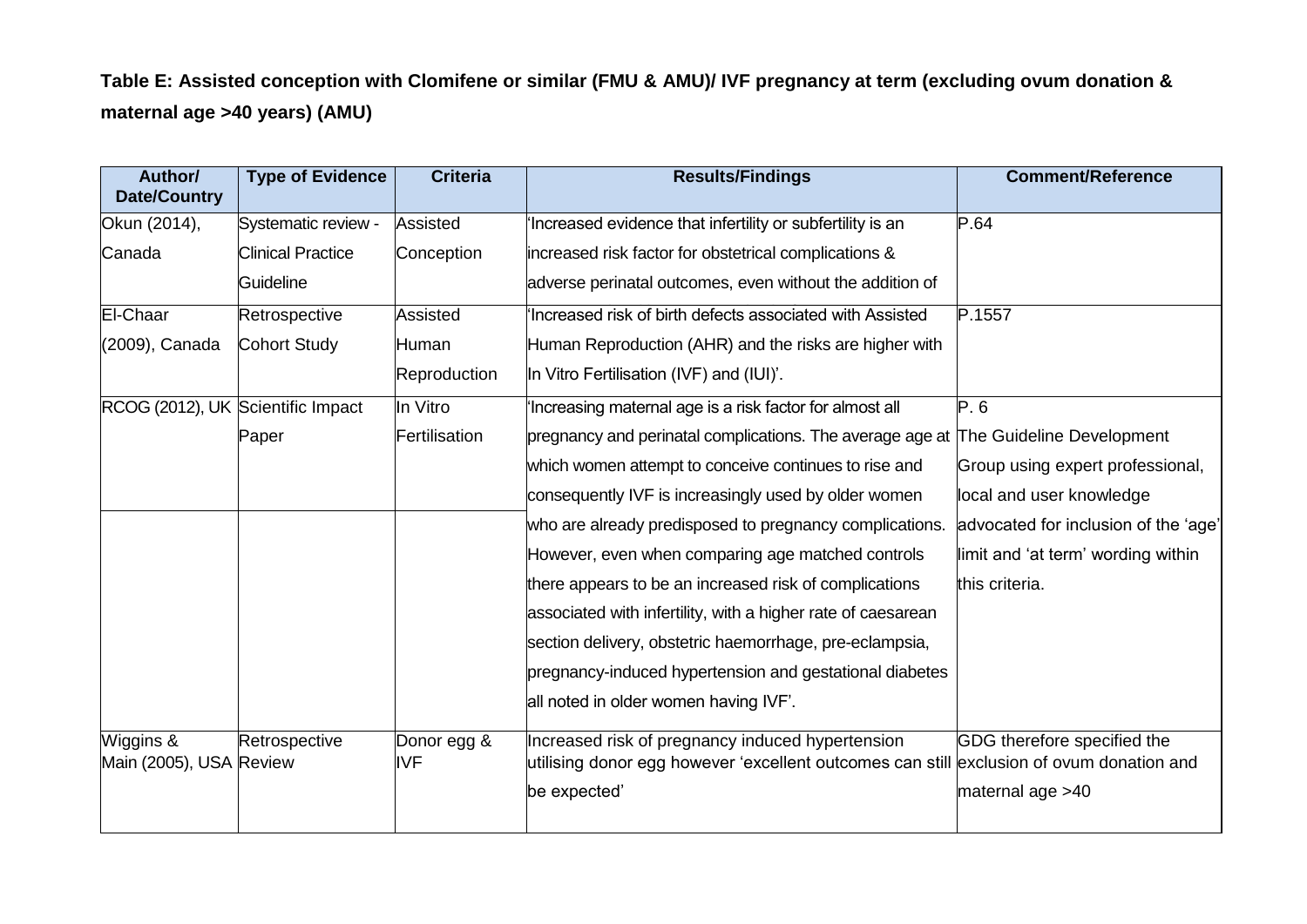# **Table F: SROM ≤ 24hrs & no signs of infection (AMU/FMU)/ SROM > 24hrs, in established labour & no signs of infection (AMU)**

| Author/<br>Date/Country | Type of<br><b>Evidence</b> | <b>Criteria</b> | <b>Results/Findings</b>                                             | <b>Comment/Reference</b>  |
|-------------------------|----------------------------|-----------------|---------------------------------------------------------------------|---------------------------|
| NICE (2014a), UK        | Clinical                   |                 | If no signs of infection in the woman, do not give antibiotics to   |                           |
|                         | Guidelines,                |                 | either mother or the baby, even if membranes ruptured >24           |                           |
|                         | CG 190a                    |                 | lhours.                                                             | P.882                     |
|                         |                            |                 | If evidence of infection, prescribe a full course of broad spectrum |                           |
|                         |                            |                 | Intravenous antibiotics.                                            |                           |
|                         |                            |                 | Closely observe and assess any baby born to a woman with            | Recommendation 278, P 821 |
|                         |                            |                 | prelabour rupture of membranes that is $> 24$ before established    |                           |
|                         |                            |                 | labour.                                                             |                           |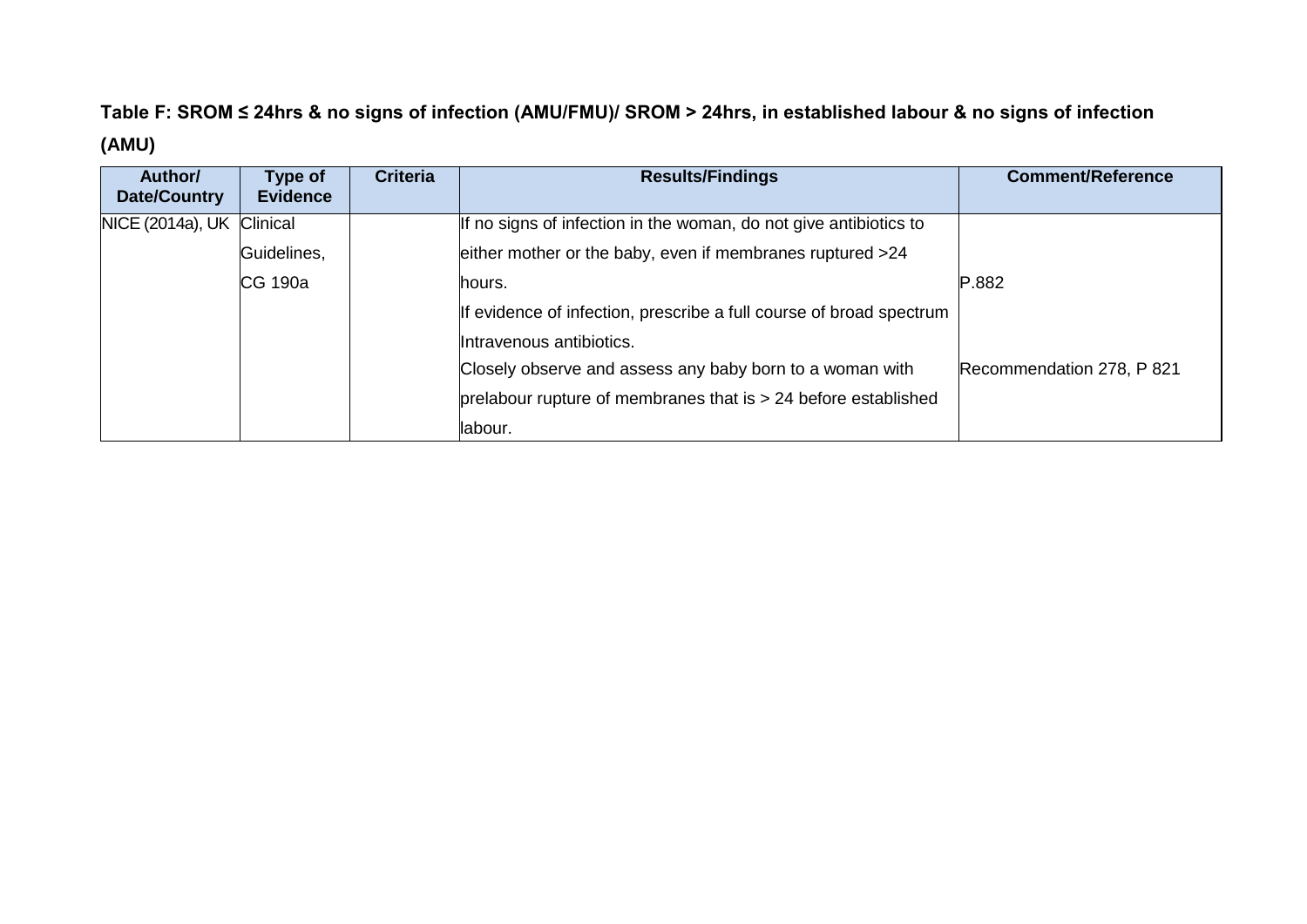**Table G: Women on Tier 1 of the Integrated Perinatal Mental Health Care Pathway (AMU/FMU)/Women on Tier 2 of the Perinatal Mental Health Care Pathway following individual assessment (AMU)**

| Author/<br><b>Date/Country</b> | Type of<br><b>Evidence</b> | <b>Criteria</b> | <b>Results/Findings</b>                                                                  | <b>Comment/Reference</b> |
|--------------------------------|----------------------------|-----------------|------------------------------------------------------------------------------------------|--------------------------|
|                                |                            |                 |                                                                                          |                          |
| SE Trust, (2013),              |                            |                 | Care Pathway Mental Health Advice based on NICE Clinical Guideline 192 which categorises | $P$ 3-4                  |
| ΙNΙ                            |                            |                 | women into Tiers 1-4 with recommendations for management.                                |                          |
| NICE (2014b), UK Clinical      |                            |                 | All healthcare professionals providing assessment and                                    | Section 17.1             |
|                                | Guideline 192              |                 | interventions for mental health problems in pregnancy and the                            |                          |
|                                |                            |                 | postnatal period should understand the variations in their                               |                          |
|                                |                            |                 | presentation and course at these times, how these variations                             |                          |
|                                |                            |                 | affect treatment, and the context in which they are assessed and                         |                          |
|                                |                            |                 | treated (for example, maternity services, health visiting and                            |                          |
|                                |                            |                 | mental health services)'.                                                                |                          |
|                                |                            |                 |                                                                                          |                          |
| NICE (2014a), UKClinical       |                            |                 | Indicate individual assessment when planning place of birth if                           | Table 9                  |
|                                | Guideline 190              |                 | under current outpatient psychiatric care.                                               |                          |
|                                |                            |                 | Indicate increased risk suggesting planned birth at an obstetric                         | Table 6                  |
|                                |                            |                 | unit.                                                                                    |                          |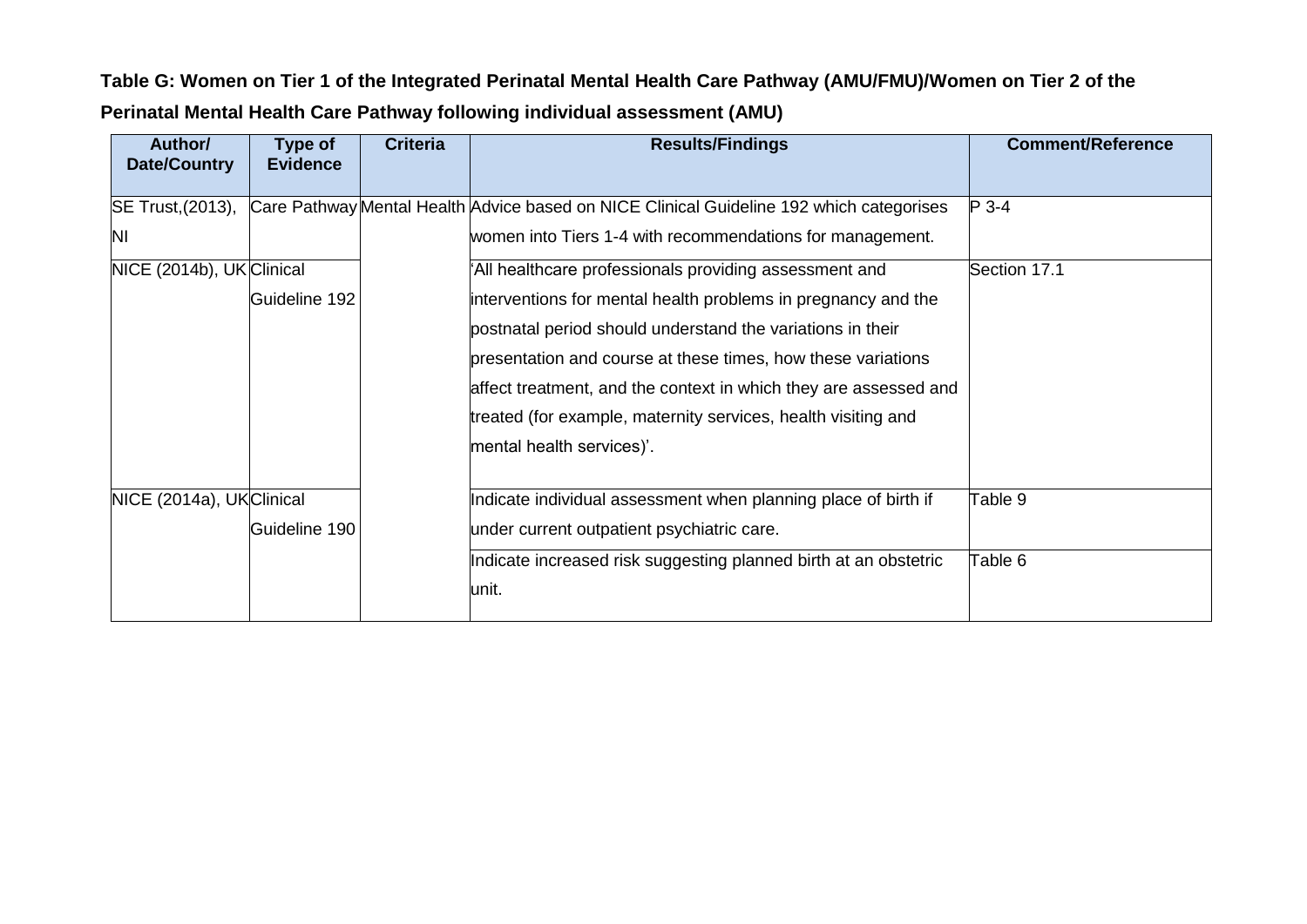### **Table H: Threatened miscarriage, now resolved (AMU/FMU)**

| Author/<br><b>Date/Country</b> | Type of<br><b>Evidence</b> | <b>Criteria</b> | <b>Results/Findings</b>                                                  | <b>Comment/Reference</b>       |
|--------------------------------|----------------------------|-----------------|--------------------------------------------------------------------------|--------------------------------|
| NICE (2014a), UK               | Clinical                   | Threatened      | Threatened miscarriage (i.e < 24 weeks), can plan to birth in            | Table 9; The criteria makes it |
|                                | Guideline 190 Miscarriage  |                 | MLU Indicate individual assessment when planning place of                | clear that it applies to       |
|                                |                            |                 | birth if antepartum bleeding of unknown origin (single episode           | threatened miscarriage; now    |
|                                |                            |                 | after 24 weeks gestation).                                               | resolved' (i.e. woman now at   |
|                                |                            |                 | Other factors indicating increased risk suggesting planned birth Table 7 |                                |
|                                |                            |                 | at an obstetric unit-Recurrent antepartum Haemorrhage                    |                                |

### **Table I: Threatened preterm labour, now resolved (AMU/FMU)**

| Author/<br>Date/Country     | Type of<br><b>Evidence</b>          | <b>Criteria</b>                     | <b>Results/Findings</b>                                                                                                                                                                                                                                                          | <b>Comment/Reference</b>                                                                                                                                                                 |
|-----------------------------|-------------------------------------|-------------------------------------|----------------------------------------------------------------------------------------------------------------------------------------------------------------------------------------------------------------------------------------------------------------------------------|------------------------------------------------------------------------------------------------------------------------------------------------------------------------------------------|
| NICE (2014a),<br><b>IUK</b> | <b>Clinical</b><br>Guideline<br>190 | <b>Threatened</b><br>Preterm labour | NICE 2014 CG 190- Preterm labour or preterm prelabour<br>rupture of membranes are factors indicating increased risk<br>Suggesting planned birth at an obstetric unit.<br>However, the criteria in the GAIN MLU guidelines relate to<br>threatened preterm labour'- see comments. | Table 7; The GDG members<br>agreed that the GAIN NI<br>MLU Guidelines would include<br>woman who experienced a<br>threatened preterm labour<br>and her pregnancy has now<br>reached term |

### **Table J: Suspected low lying placenta, now resolved**

| Author/<br>Date/Country   | Type of<br><b>Evidence</b> | <b>Criteria</b>  | <b>Results/Findings</b>                                                                         | <b>Comment/Reference</b> |
|---------------------------|----------------------------|------------------|-------------------------------------------------------------------------------------------------|--------------------------|
| NICE (2014c), UK Clinical |                            | Low-lying        | 'Because most low-lying placenta detected at the routine anomaly Section 1.9.4 Placenta Praevia |                          |
|                           | Guideline 62               | <b>lplacenta</b> | scan will have resolved by the time the baby is born, only a woman (low-lying placenta) 1.9.4.1 |                          |
|                           |                            |                  | whose placenta extends over the internal cervical os should be                                  |                          |
|                           |                            |                  | offered another trans abdominal scan at 32 weeks'                                               |                          |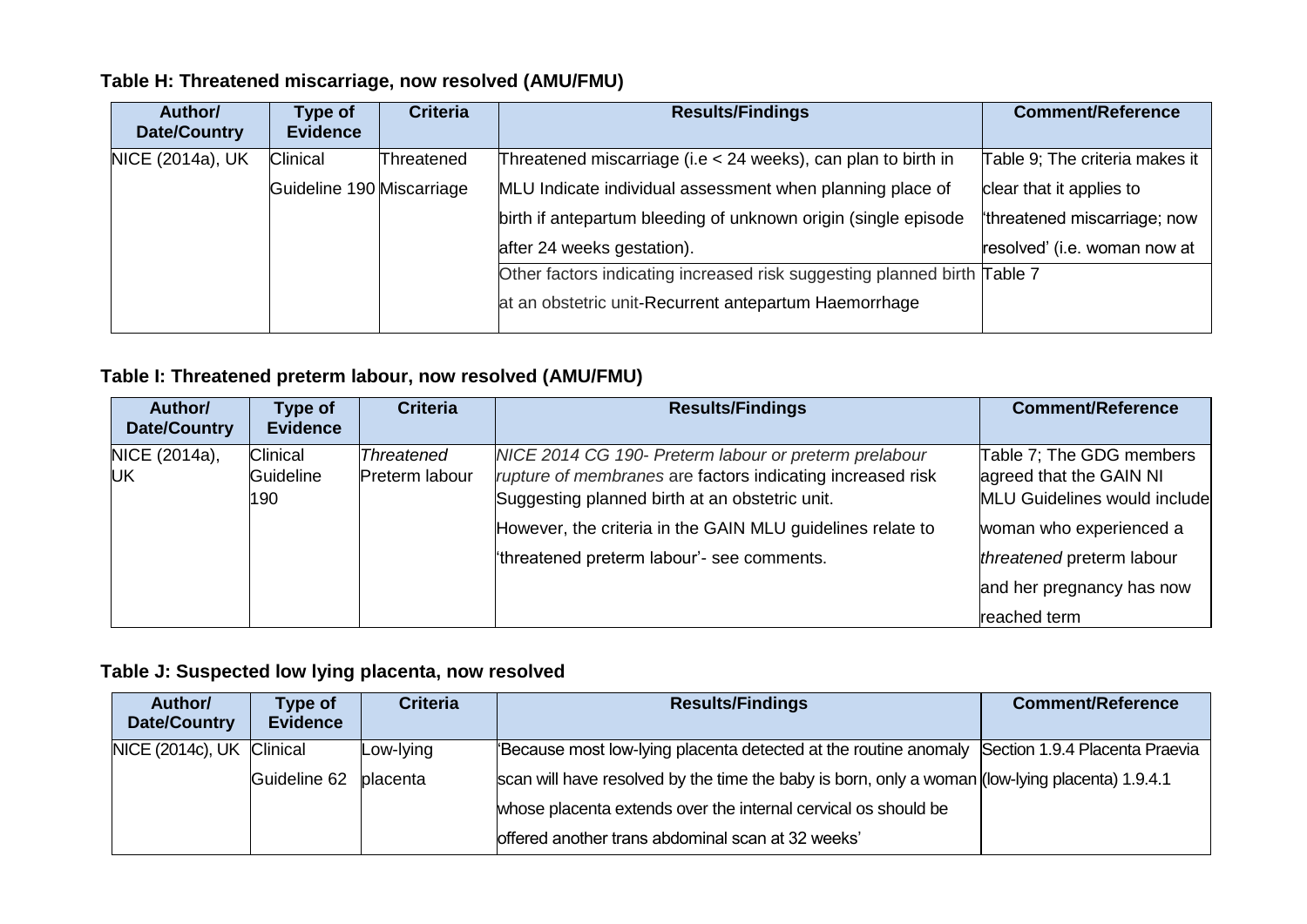| Author/Date/<br><b>Country</b> | Type of<br><b>Evidence</b> | <b>Criteria</b> | <b>Results/Findings</b>                                          | <b>Comment/Reference</b>      |
|--------------------------------|----------------------------|-----------------|------------------------------------------------------------------|-------------------------------|
| NICE (2014a), UK Clinical      |                            | Medical         | Individual assessment for medical conditions needed when         | Table 8. P.19                 |
|                                | Guideline 190 Conditions   |                 | planning place of birth. However, the GAIN MLU guideline applies | As there are numerous         |
|                                |                            |                 | specifically to a medical condition that is not impacting on the | medical conditions, it is not |
|                                |                            |                 | pregnancy or the woman's health. However, it is also             | possible to give specific     |
|                                |                            |                 | recommended that – If any uncertainty, multidisciplinary         | advice for each one (many     |
|                                |                            |                 | discussion is necessary, with appropriate documentation'         | may have no impact on a       |
|                                |                            |                 |                                                                  | pregnancy or a woman's        |
|                                |                            |                 |                                                                  | health); therefore individual |
|                                |                            |                 |                                                                  | assessment is required to     |
|                                |                            |                 |                                                                  |                               |

# **Table K: Medical condition that is not impacting on the pregnancy or the woman's health (FMU & AMU)**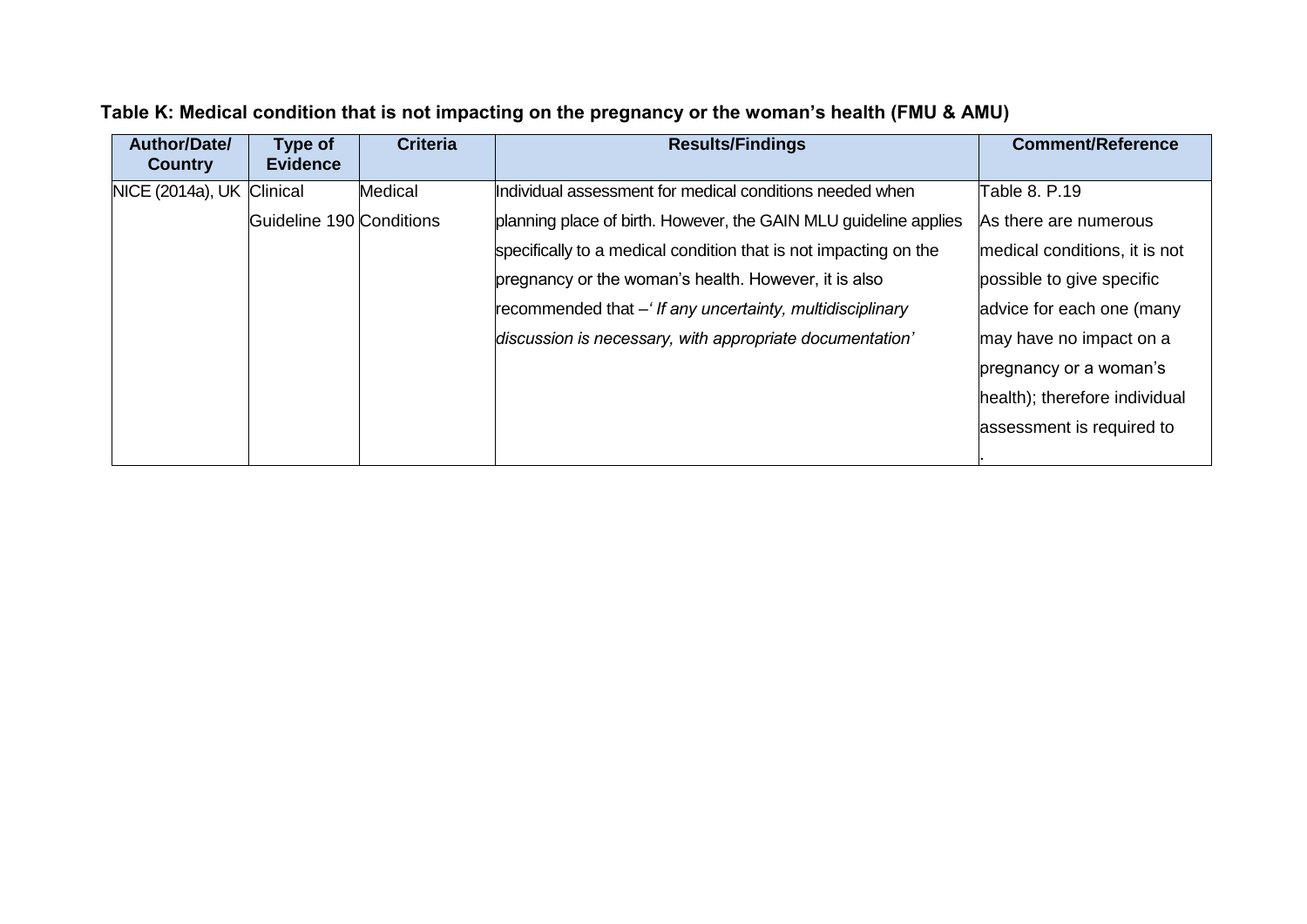**Table L: Women who have required social services input and there is no related impact on the pregnancy or the woman's health (FMU/AMU)**

| Author/<br><b>Date/Country</b> | Type of<br><b>Evidence</b> | <b>Criteria</b>            | <b>Results/Findings</b>                                                                                                                                                                                                                                                                                                                                        | <b>Comment/Reference</b>                                                                                                                                                                                                                                                                                                                                                                                                                                                                             |
|--------------------------------|----------------------------|----------------------------|----------------------------------------------------------------------------------------------------------------------------------------------------------------------------------------------------------------------------------------------------------------------------------------------------------------------------------------------------------------|------------------------------------------------------------------------------------------------------------------------------------------------------------------------------------------------------------------------------------------------------------------------------------------------------------------------------------------------------------------------------------------------------------------------------------------------------------------------------------------------------|
| NICE (2010), UK Clinical       | Guideline<br>110           | Social<br>Servicesinclude: | 'Examples of complex social factors in pregnancy<br>poverty; homelessness; substance misuse; recent<br>arrival as a migrant; asylum seeker or refugee status;<br>difficulty speaking or understanding English; age<br>under 20; domestic abuse. Complex social factors<br>may vary, in both type and prevalence, across<br>different local populations' (p10). | The Guideline<br>Development Group using expert professional, local and<br>user knowledge advocated for the inclusion of this criteria<br>which focused on those social factors where there was<br>'no related impact on the pregnancy or the woman's<br>health' in order that women who have 'social' services<br>input are not excluded from planning to birth in an MLU.<br>As with all the criteria in the GAIN MLU Guideline, if any<br>uncertainty, multidisciplinary discussion is necessary. |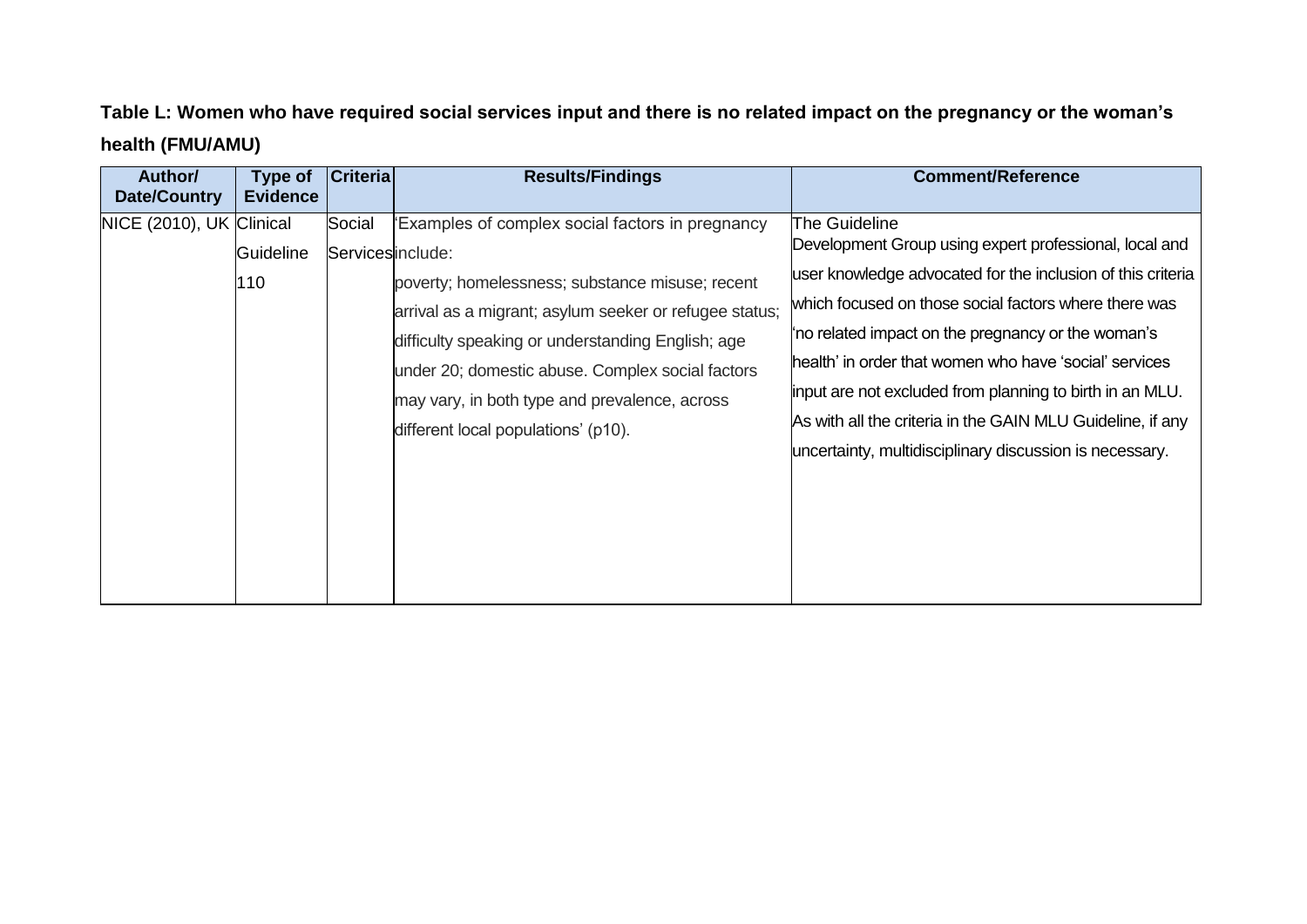| <b>NI Maternity</b>                                                                   | Maternity                                                  | Objective 1 from NI Maternity Strategy<br>The aim of the strategy is to 'provide high quality,                                                            |
|---------------------------------------------------------------------------------------|------------------------------------------------------------|-----------------------------------------------------------------------------------------------------------------------------------------------------------|
| Strategy (2012),                                                                      | Strategy                                                   | safe sustainable and appropriate maternity services                                                                                                       |
| Northern Ireland                                                                      |                                                            | to ensure the best outcome for women and babies'.                                                                                                         |
|                                                                                       |                                                            | A partnership approach between health and social                                                                                                          |
|                                                                                       |                                                            | care staff and members of the public is advocated.                                                                                                        |
|                                                                                       |                                                            | This is because clinical treatment, emotional care                                                                                                        |
|                                                                                       |                                                            | and social factors are inextricably linked during a                                                                                                       |
|                                                                                       |                                                            | woman's pregnancy' (p15). How 'to access care                                                                                                             |
|                                                                                       |                                                            | and the importance of presenting early in                                                                                                                 |
|                                                                                       |                                                            | pregnancy, regardless of previous clinical history or                                                                                                     |
|                                                                                       |                                                            | social circumstances' (p41) is highlighted- a                                                                                                             |
|                                                                                       |                                                            | universal partnership approach is advocated.                                                                                                              |
| Devane et al<br>(2010), Ireland<br>Hodnett et al<br>(2010), Canada;<br>Sandall et al, | Systematic<br>review;<br>Cochrane<br>review;<br>Systematic | Women who deliver in a MLU are less likely to have<br>unnecessary intervention, have a spontaneous<br>vaginal delivery and are more likely to breastfeed. |
| (2010), UK                                                                            | Review<br>Lancet                                           |                                                                                                                                                           |
| Renfrew et al,                                                                        | Cochrane                                                   | The social and health benefits for women and their                                                                                                        |
| $(2014)$ , UK;                                                                        | Review;                                                    | family are also reported                                                                                                                                  |
| Sandall et al,<br>(2013), UK;<br>Tracy (2005),<br>(2013), NZ                          | <b>RCT</b>                                                 |                                                                                                                                                           |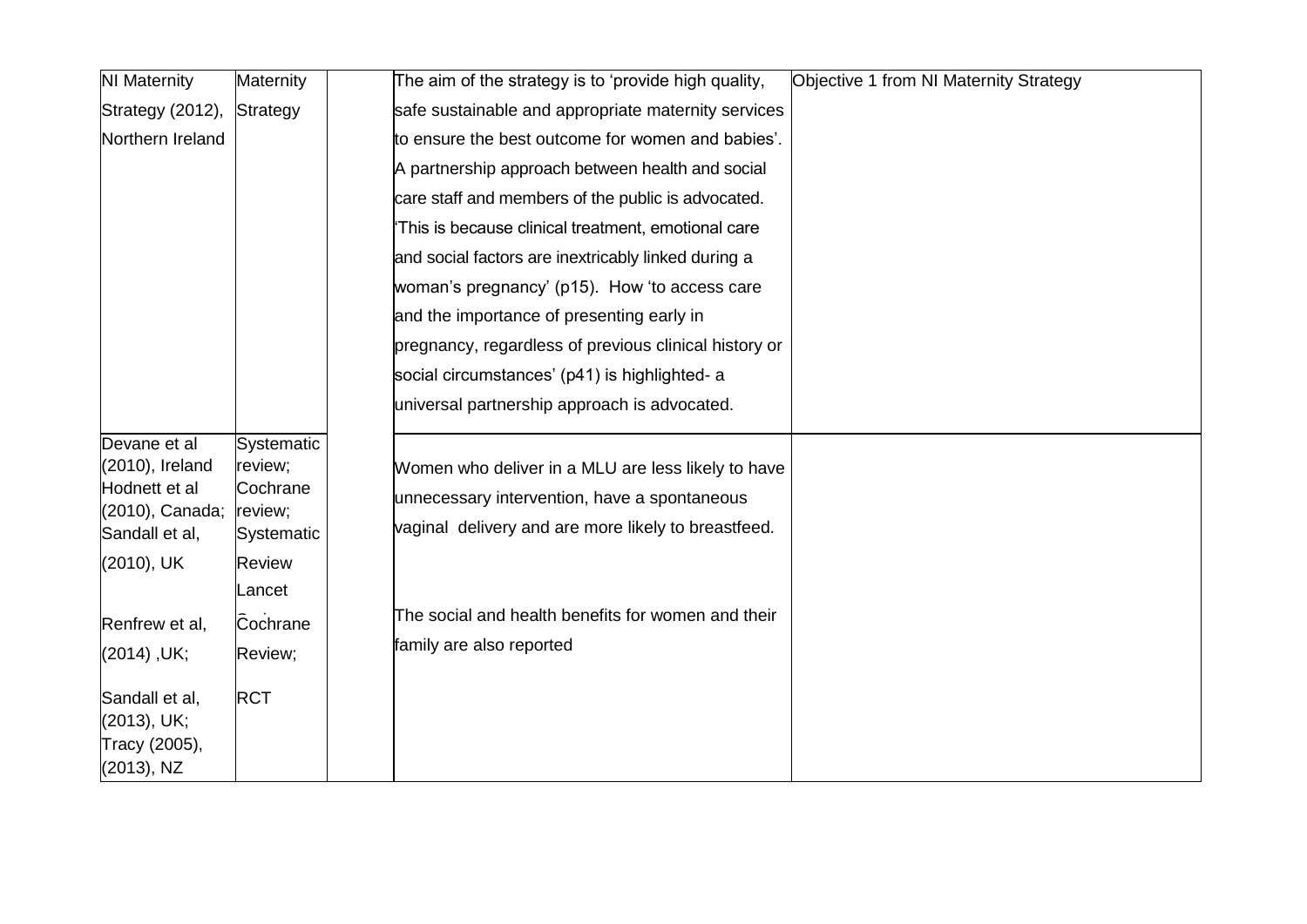| Author/<br><b>Date/Country</b> | Type of<br><b>Evidence</b> | <b>Criteria</b> | <b>Results/Findings</b>                                            | <b>Comment/Reference</b>    |
|--------------------------------|----------------------------|-----------------|--------------------------------------------------------------------|-----------------------------|
| RCOG (2010), UK Green Top      |                            | Previous        | 'Previous Intrauterine Fetal Death (IUFD) related to a known non   | Section 10.2                |
|                                | <b>Guidelines</b>          | Congenital      | recurrent cause merits individual assessment for place of birth'   |                             |
|                                | 55                         | Abnormality     |                                                                    |                             |
| NICE, (2014a), UK Clinical     |                            |                 | Recommends individual assessment when planning place of birth      | Table 9.                    |
|                                | Guideline                  |                 | for woman with previous stillbirth/neonatal death with a known no- | The GAIN GDG                |
|                                |                            |                 | recurrent                                                          | considered the evidence     |
|                                | 190                        |                 | a known non-recurrent cause                                        | and carefully               |
|                                |                            |                 |                                                                    | considered the evidence     |
|                                |                            |                 |                                                                    | and carefully worded this   |
|                                |                            |                 |                                                                    | criteria to highlight the   |
|                                |                            |                 |                                                                    | importance of 'no evidence  |
|                                |                            |                 |                                                                    | of reoccurrence' in current |
|                                |                            |                 |                                                                    | pregnancy when planning     |

Table M: Previous congenital abnormality, with no evidence of reoccurrence (FMU/AMU)

### **Table N: Non-significant (light) meconium in the absence of any other risk (FMU/AMU)**

| Author/<br><b>Date/Country</b> | Type of<br><b>Evidence</b> | <b>Criteria</b>               | <b>Results/Findings</b>                                                                             | <b>Comment/Reference</b> |
|--------------------------------|----------------------------|-------------------------------|-----------------------------------------------------------------------------------------------------|--------------------------|
| NICE (2014a), UK Clinical      |                            |                               | Non-significant (light) Significant meconium- defined as dark green or black amniotic Section 1.5.2 |                          |
|                                |                            | Guideline 190 meconium in the | fluid that is thick or tenacious, or any meconium-stained                                           |                          |
|                                |                            |                               | absence of any other amniotic fluid containing lumps of meconium'                                   |                          |
|                                |                            | <b>risk</b>                   | If significant meconium is present, transfer the woman to                                           | Section 1.5.4            |
|                                |                            |                               | obstetric-led care provided that it is safe to do so and the birth is                               |                          |
|                                |                            |                               | unlikely to occur before transfer is completed'                                                     |                          |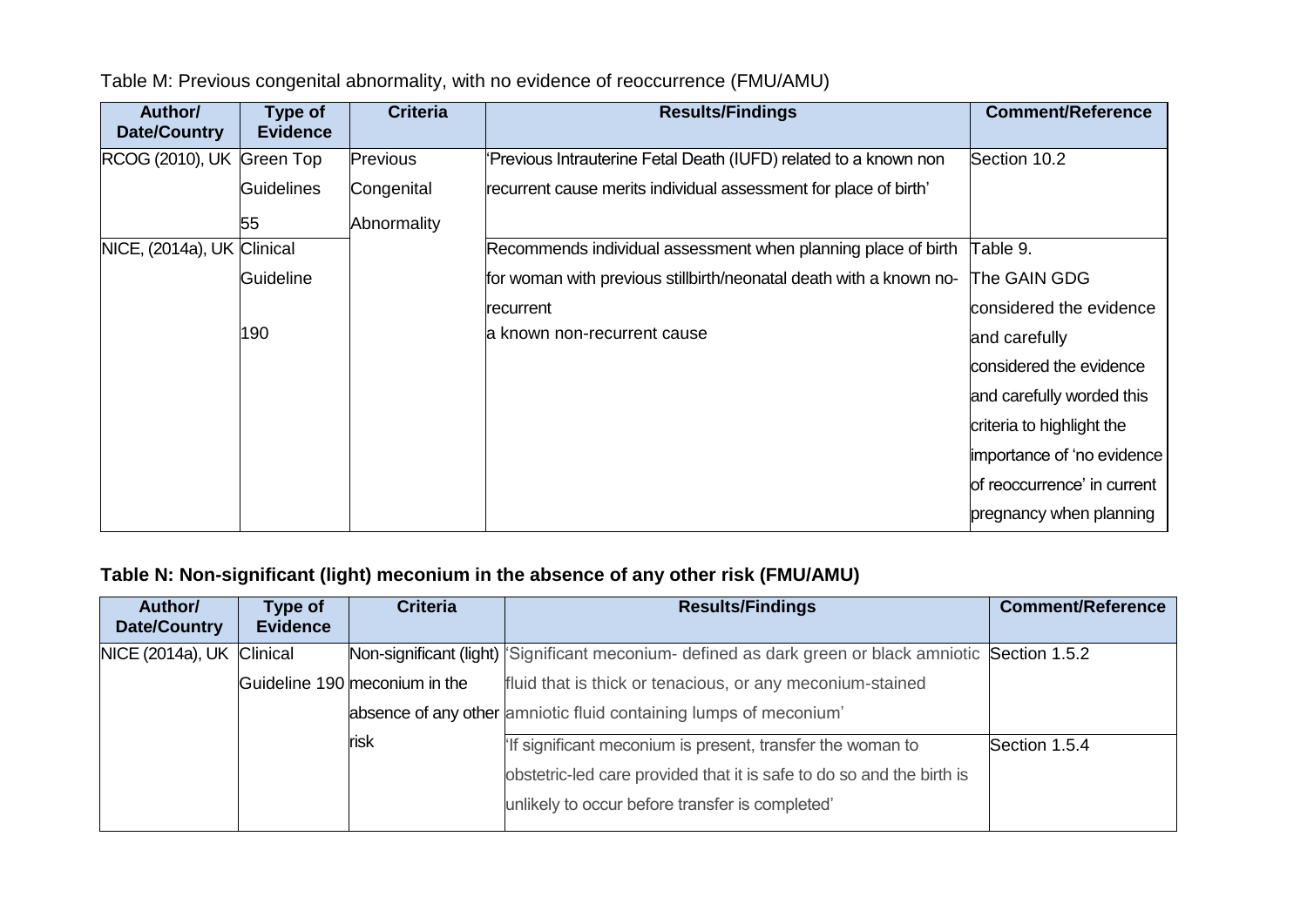## **Table O: Uncomplicated third degree tear (AMU)/ Previous extensive vaginal, cervical, or third degree perineal trauma following individual assessment (AMU)**

| Author/                                               | Type of                                         | <b>Criteria</b>                              | <b>Results/Findings</b>                                                                                                                                                                                                                                                                                                                                                                     | <b>Comment/Reference</b>                                                                                                                                                                                 |
|-------------------------------------------------------|-------------------------------------------------|----------------------------------------------|---------------------------------------------------------------------------------------------------------------------------------------------------------------------------------------------------------------------------------------------------------------------------------------------------------------------------------------------------------------------------------------------|----------------------------------------------------------------------------------------------------------------------------------------------------------------------------------------------------------|
| <b>Date/Country</b>                                   | <b>Evidence</b>                                 |                                              |                                                                                                                                                                                                                                                                                                                                                                                             |                                                                                                                                                                                                          |
| NICE (2014a),<br>UK                                   | Clinical                                        | Cervical or<br>Guideline 190 perineal trauma | Indicate individual assessment when planning place of birth<br>for woman with previous complication of 'extensive vaginal, cervical, The GAIN GDG<br>or third- (or fourth) degree perineal trauma'                                                                                                                                                                                          | Table 9<br>considered the evidence                                                                                                                                                                       |
| Edozien (2014),<br>UK<br>Ali et al (2014),<br>Ireland | Cohort<br>study<br>Retrospective<br>data search | Cervical or<br>perineal trauma               | The relative risk of a repeat tear is a five-fold increase and the<br>absolute risk of a repeat tear is about 7 in 100'.<br>that no studies have generated a model that accurately and<br>definitively predicts recurrence antenatally' (p53).<br>Only intervention that significantly impacts on Anal sphincter Injury<br>recurrence is elective prelabour caesarean section but obviously | and carefully<br>worded this criteria to<br>highlight the importance<br>of uncomplicated third<br>degree tear for a woman<br>planning to birth in                                                        |
|                                                       |                                                 |                                              | this carries its own risks which must be discussed in the context of<br>the patient's other obstetric issues, co- morbidities and short and<br>long-term obstetric plans (p53).'                                                                                                                                                                                                            | FMU/AMU and the<br>inclusion of women with a<br>previous extensive<br>vaginal, cervical, or third<br>degree perineal trauma to<br>plan to birth in AMU only<br>after individual antenatal<br>assessment. |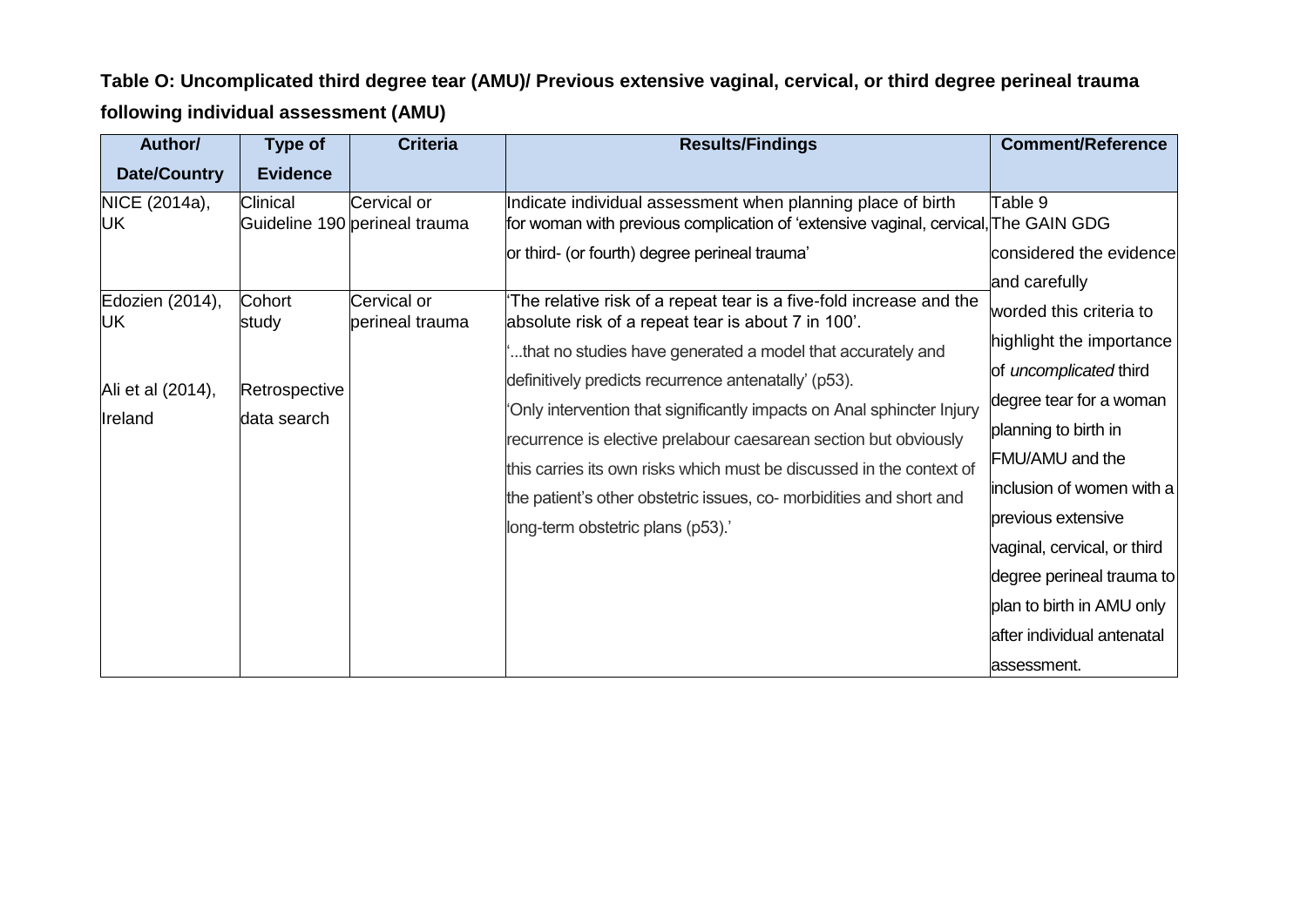| Author/<br>Date/Country | Type of<br><b>Evidence</b> | <b>Criteria</b> | <b>Results/Findings</b>                                 | <b>Comments/Reference</b>             |
|-------------------------|----------------------------|-----------------|---------------------------------------------------------|---------------------------------------|
| NICE (2014a),           | Clinical                   | Serum           | Medical Conditions indicating increased risk suggesting | Table 6.                              |
| UK                      | Guideline                  | antibodies      | planned birth at an obstetric unit include atypical     | The GDG considered this               |
|                         | 190                        |                 | antibodies which carry a risk of haemolytic diseases of | carefully and noted that women        |
|                         |                            |                 | the newborn.                                            | with serum antibodies of no clinical  |
|                         |                            |                 |                                                         | significance are often excluded       |
|                         |                            |                 |                                                         | from planning to both in a MLU.       |
|                         |                            |                 |                                                         | Therefore it was important to         |
|                         |                            |                 |                                                         | include this as an inclusion criteria |
|                         |                            |                 |                                                         |                                       |

### **Table P: Serum antibodies of no clinical significance (FMU/AMU)**

### **Table Q: Women who have had previous cervical treatment, now term (FMU/AMU)**

| Author/<br>Date/Country | Type of<br><b>Evidence</b>                 | <b>Criteria</b> | <b>Results/Findings</b>                                                                                                                                                                                   | <b>Comment/Reference</b>                                                                                                                                                 |
|-------------------------|--------------------------------------------|-----------------|-----------------------------------------------------------------------------------------------------------------------------------------------------------------------------------------------------------|--------------------------------------------------------------------------------------------------------------------------------------------------------------------------|
| NICE (2014a), UK        | <b>Clinical</b><br>Guideline 190 Treatment |                 | Previous Cervical Indicate individual assessment when planning place of<br>birth for woman with 'previous Gynaecological history<br>of Cone biopsy or large loop excision of the<br>transformation zone'. | Table 9.<br>The GDG considered this<br>carefully and were of the view that<br>once term was reached that<br>women with this history may seek<br>to be admitted to a MLU. |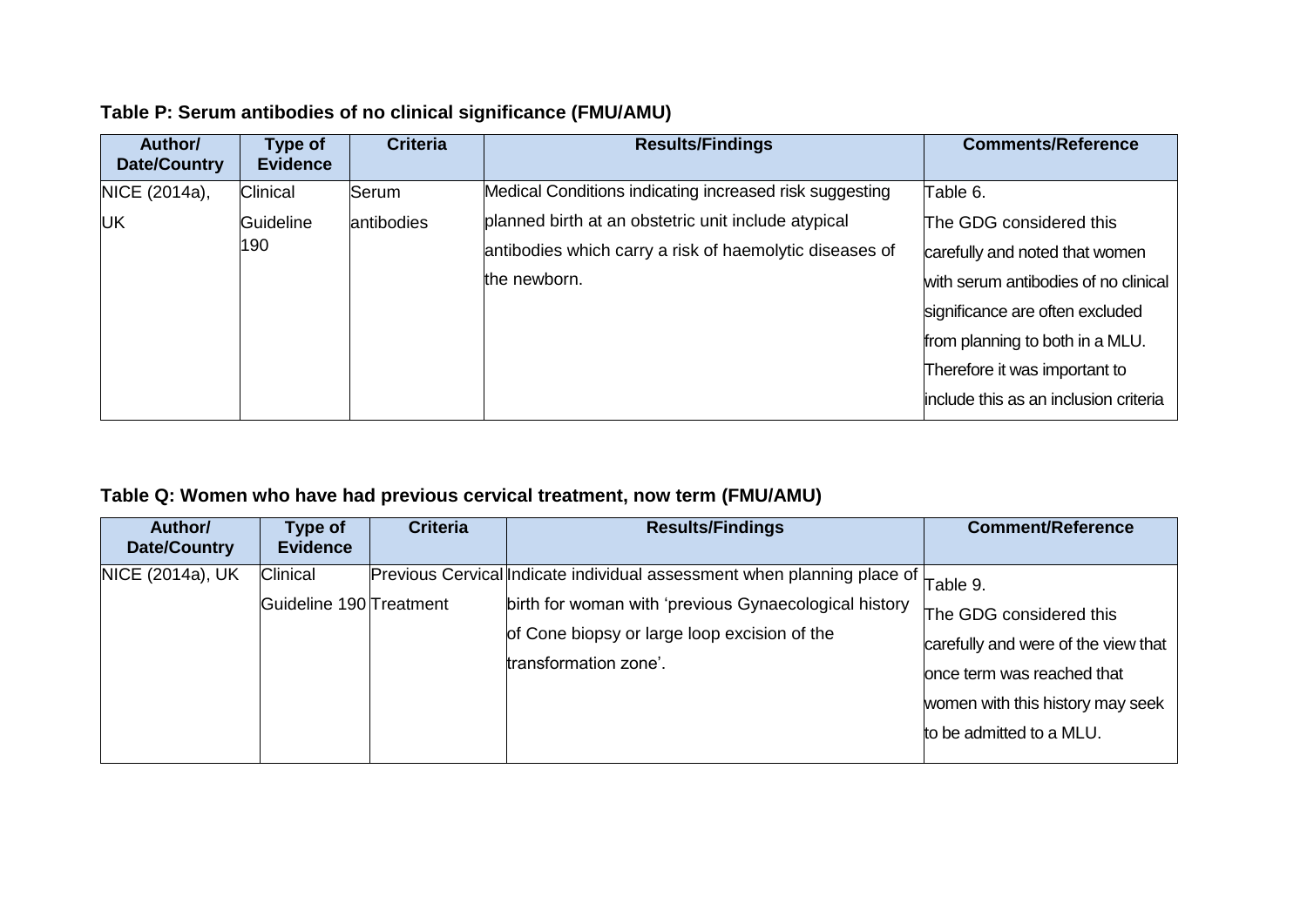| Author/<br><b>Date/Country</b> | <b>Type of</b><br><b>Evidence</b> | <b>Criteria</b> | <b>Results/Findings</b>                                                             | <b>Comment/Reference</b>  |
|--------------------------------|-----------------------------------|-----------------|-------------------------------------------------------------------------------------|---------------------------|
| NICE (2014a), UK               | Clinical                          | <b>PPH</b>      | Advise women with increased risk of the previous complication of                    | Table 7.                  |
|                                | Guideline 190                     |                 | primary postpartum haemorrhage requiring additional treatment or The GDG considered |                           |
|                                |                                   |                 | blood transfusion suggest planning to birth in an obstetric unit.'                  | this carefully and agreed |
|                                |                                   |                 |                                                                                     | that women with a         |
|                                |                                   |                 |                                                                                     | previous PPH, not         |
|                                |                                   |                 |                                                                                     | requiring blood           |
|                                |                                   |                 |                                                                                     | transfusion or surgical   |
|                                |                                   |                 |                                                                                     | intervention may plan to  |
|                                |                                   |                 |                                                                                     | birth in AMU only.        |

### **Table R: Previous PPH, not requiring blood transfusion or surgical intervention (AMU)**

### **Table S: Prostaglandin induction resulting in the onset of labour (AMU)**

| Author/<br>Date/Country | Type of<br><b>Evidence</b> | <b>Criteria</b>     | <b>Results/Findings</b>                                                 | <b>Comment/Reference</b>    |
|-------------------------|----------------------------|---------------------|-------------------------------------------------------------------------|-----------------------------|
| Thomas et al,           | Cochrane                   |                     | Prostaglandins increase the chance of cervical change with no $ P $ . 2 |                             |
| $(2014)$ , UK           | <b>Review</b>              |                     | increase in operative delivery rates'.                                  | The GDG considered the      |
|                         |                            | Prostaglandin       |                                                                         | evidence and carefully      |
|                         |                            | Induction resulting |                                                                         | worded this criteria to     |
|                         |                            |                     |                                                                         | linclude women who have     |
|                         |                            | in the onset of     |                                                                         | gone into labour following  |
|                         |                            | llabour             |                                                                         | prostaglandin induction and |
|                         |                            |                     |                                                                         | choose to be admitted to an |
|                         |                            |                     |                                                                         | AMU.                        |
|                         |                            |                     |                                                                         |                             |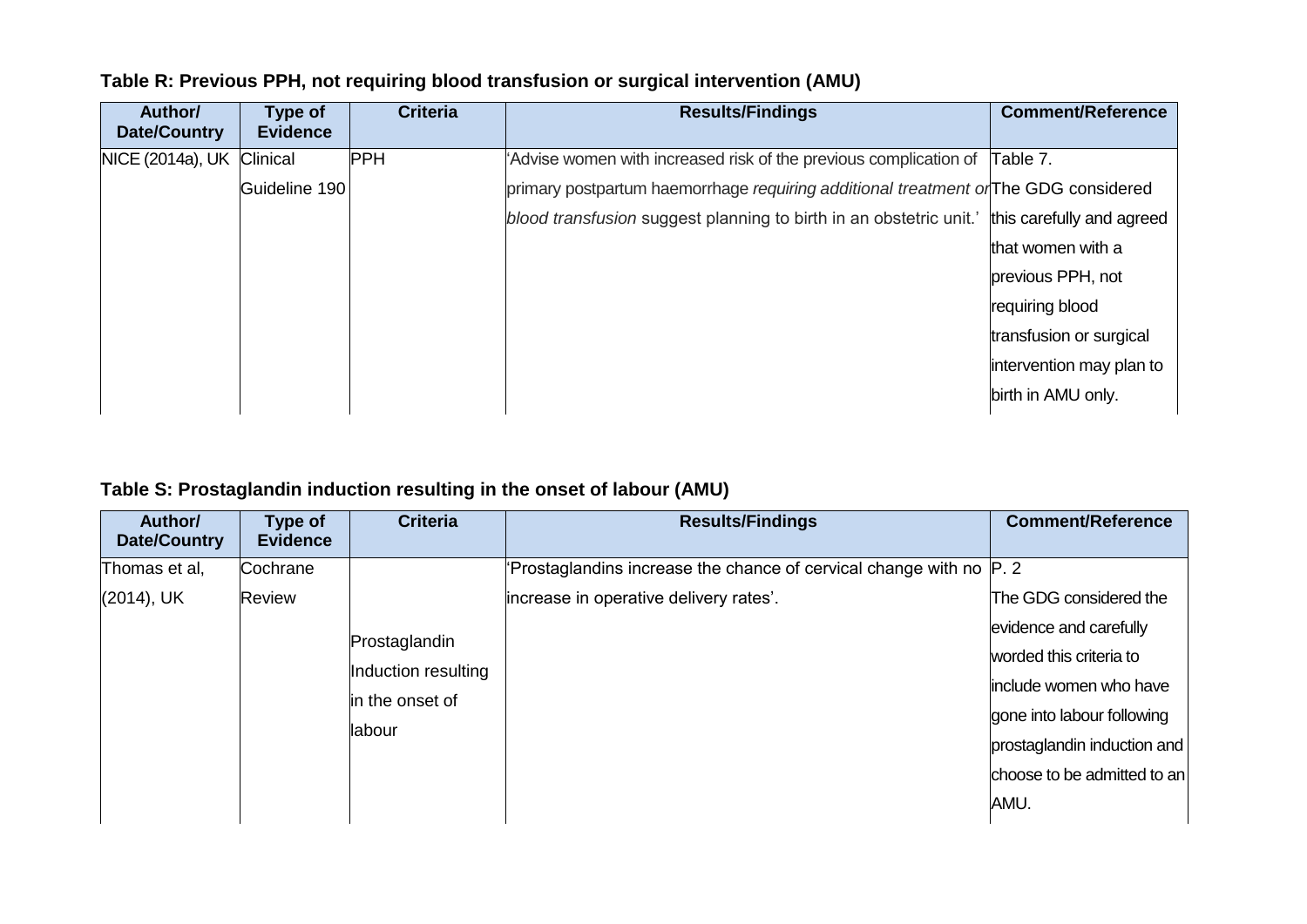| Author/<br><b>Date/Country</b> | <b>Type of</b><br><b>Evidence</b> | <b>Criteria</b>      | <b>Results/Findings</b>                                                        | <b>Comment/Reference</b> |
|--------------------------------|-----------------------------------|----------------------|--------------------------------------------------------------------------------|--------------------------|
| NICE (2014c), UK Clinical      |                                   | Group B              | Pregnant women should not be offered routine antenatal screening Section 1.8.9 |                          |
|                                | Guideline 62                      | <b>Streptococcus</b> | for group B streptococcus because evidence of its clinical and cost            |                          |
|                                |                                   |                      | effectiveness remains uncertain'.                                              |                          |
| Ohlsson (2014),                | Cochrane                          |                      | There is lack of evidence from well designed and conducted trials to $ P.2 $   |                          |
| Canada                         | <b>Systematic</b>                 |                      | recommend Intrapartum Antibiotic Prophylaxis (IAP) to reduce                   | <b>PLEASE NOTE:</b>      |
|                                | Review                            |                      | neonatal Early Onset Group B Streptococcus Disease (EOGOSD)'.                  | Normal Practice in NI is |
| RCOG (2012), UK Green-Top      |                                   |                      | Antenatal prophylaxis with oral benzylpenicillin for vaginal/rectal            | to administer IAP as per |
|                                | Guideline                         |                      | colonisation does not reduce the likelihood of GBS colonisation                | recommendations of       |
|                                |                                   |                      | at the time of delivery and so is not indicated in this situation.             | GAIN (2013)              |
|                                |                                   |                      | IAP should be offered to GBS-colonised women.                                  |                          |
|                                |                                   |                      | IAP should be offered if GBS is detected on a vaginal swab in the              |                          |
|                                |                                   |                      | current pregnancy. Vaginal swabs should not be taken during                    |                          |
|                                |                                   |                      | pregnancy unless there is a clinical indication to do so. If GBS is            |                          |
|                                |                                   |                      | present in a vaginal swab, it is likely that the risk of neonatal              |                          |
|                                |                                   |                      | disease is increased. A risk of disease of 2.3/1000 may be                     |                          |
|                                |                                   |                      | assumed (overall UK incidence 0.5/1000; approximately 21%                      |                          |
|                                |                                   |                      | women are carriers).                                                           |                          |

# **Table T: Group B Streptococcus positive in this pregnancy with no signs of infection (AMU)**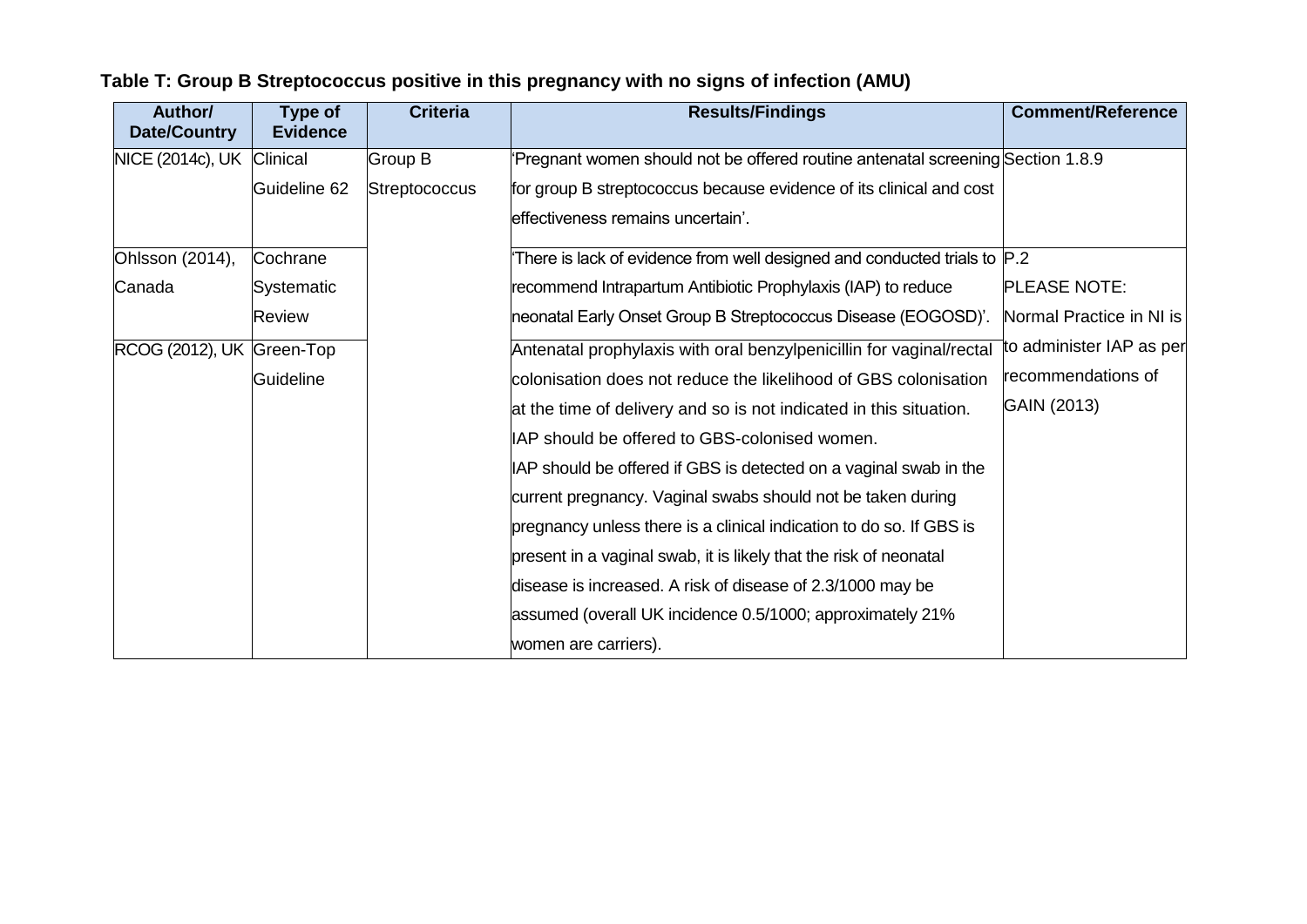#### References

- 1. Ali, A Glennon K, Kirkham C, Yousif S, Eogan M (2014) Delivery outcomes and events in subsequent pregnancies after previous anal sphincter injury European Journal of Obstetrics & Gynecology and Reproductive Biology 174 (2014) 51–53 (Anal sphincter injury)
- 2. Arendas K, Qiu Q, Gruslin A. Obesity in pregnancy: preconceptional to postpartum consequences. Journal of Obstetrics & Gynaecology Canada 2008;30:477–88 (BMI).
- 3. Aune D, Didrik Saugstad, O, Henriksen T, Tonstad S. Maternal body mass index and the risk of fetal death, stillbirth, and infant mortality: a systematic review and meta-analysis. JAMA. doi:10.1001/jama.2014.2269 (BMI)
- 4. Confidential Enquiry into Maternal and Child Health (CEMACH). Perinatal Mortality 2007: United Kingdom. CEMACH: London, 2009 [http://www.cmace.org.uk/getattachment/1d2c0ebc-d2aa-4131-98ed-56bf8269e529/PerinatalMortality-2007.aspx] (Age)
- 5. Devane, D; Brennan, M; Begley, C; Clarke, M; Walsh, D; Sandall, J; Ryan, P; Revill, P & Normand, C (2010) *A systematic review, meta-analysis, meta-synthesis and economic analysis of midwife-led models of care.* Royal College of Midwives: London (Social factors)
- 6. DHSSPSNI (2013) Enhancing Healthcare Services for Children and Young People in Northern Ireland (From Birth to 18 Years) A review of paediatric healthcare services in hospital and the Community DHSSPSNI: Belfast (Age)
- 7. Edozien LC, Gurol-Urganci I, Cromwell DA, Adams EJ, Richmond DH, Mahmood TA, van der Meulen JH. (2014) Impact of third- and fourth-degree perineal tears at first birth on subsequent pregnancy outcomes: a cohort study. BJOG 2014; DOI: 10.1111/1471- 0528.12886 (Third & fourth degree perineal tears)
- 8. El-Chaar, D, Yang, Q, Gao, J. Bottomley, J, Leader A. Wen, Shi Wu, Walker, M (2009) Fertility and Sterility Risk of birth defects increased in pregnancies conceived by assisted human reproduction 92 (5):1557-61 (Assisted Conception)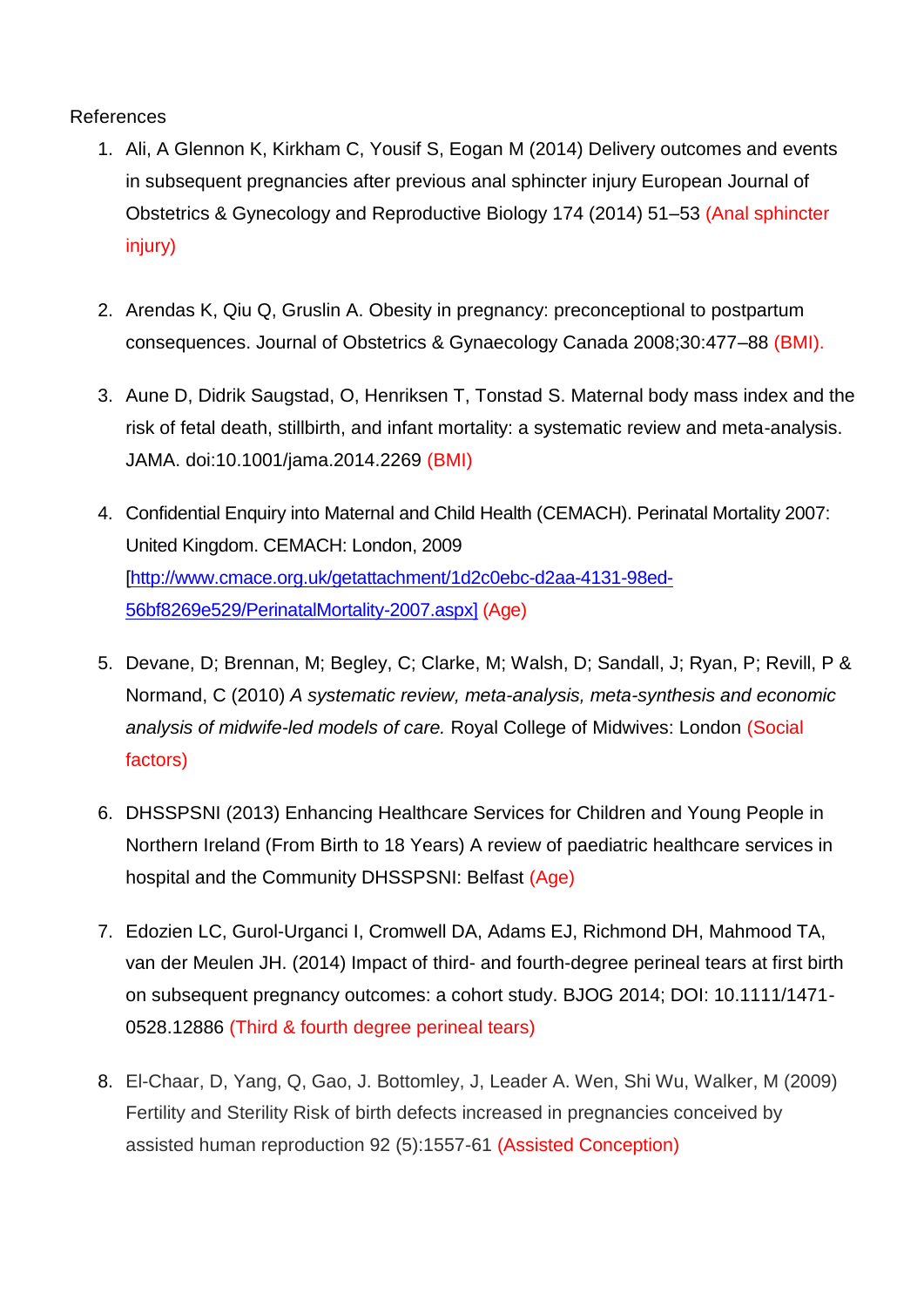- 9. Fretts RC. Etiology and prevention of stillbirth. American Journal of Obstetrics & Gynecology 2005;193:1923–35 (Age & BMI)
- 10.Froen JF, Arnestad M, Frey K, Vege A, Saugstad OD, StrayPedersen B. Risk factors for sudden intrauterine unexplained death: epidemiologic characteristics of singleton cases in Oslo, Norway, 1986-1995. Am J Obstet Gynecol 2001;184:694-702 (Age & BMI)
- 11.Guidelines and Audit Implementation Network (GAIN) (2013) Prevention of Early Onset Group B Streptococcal Disease – Northern Ireland Audit Report 2013 FINAL REPORT (Strep B)
- 12.GAIN (2014) *Advice for guideline development in Northern Ireland manual* GAIN: Belfast
- 13.GAIN (2016) Guideline for Admission to Midwife-Led Units in Northern Ireland and Northern Ireland Normal Labour & Birth Care Pathway. *Guidelines and Audit Implementation Network - GAIN [Online] Available at:* <https://rqia.org.uk/getattachment/3a7a37bb-d601-4daf-a902-6b60e5fa58c2/GAIN> MLU Guideline.pdf.aspx.
- 14.Healy DL, Breheny S, Halliday J, Jaques A, Rushford D, Garrett C, et al. Prevalence and risk factors for obstetric haemorrhage in 6730 singleton births after assisted reproductive technology in Victoria Australia. Human Reproduction 2010; 25: 265–74 (Assisted Conception)
- 15.Hodnett ED, Downe S , Walsh D, Weston J. A lternative versus conventional institutional settings for birth. Cochrane Database of Systematic Reviews 2010, Issue 9. Art. No.: CD000012. DOI: 10.1002/14651858.CD000012.pub3 (Social factors)
- 16.Hollowell, JA, Pillas, D, Rowe, R, Linsell, L, Knight, M and Brocklehurst, P. (2013) The impact of maternal obesity on intrapartum outcomes in otherwise low risk women: secondary analysis of the Birthplace national prospective cohort study. *British Journal of Obstetrics and Gynaecology*, September (BMI)
- 17.Huang DY, Usher RH, Kramer MS, Yang H, Morin L, Fretts RC. Determinants of unexplained antepartum fetal deaths. Obstet Gynecol 2000;95:215-21.(Age & BMI)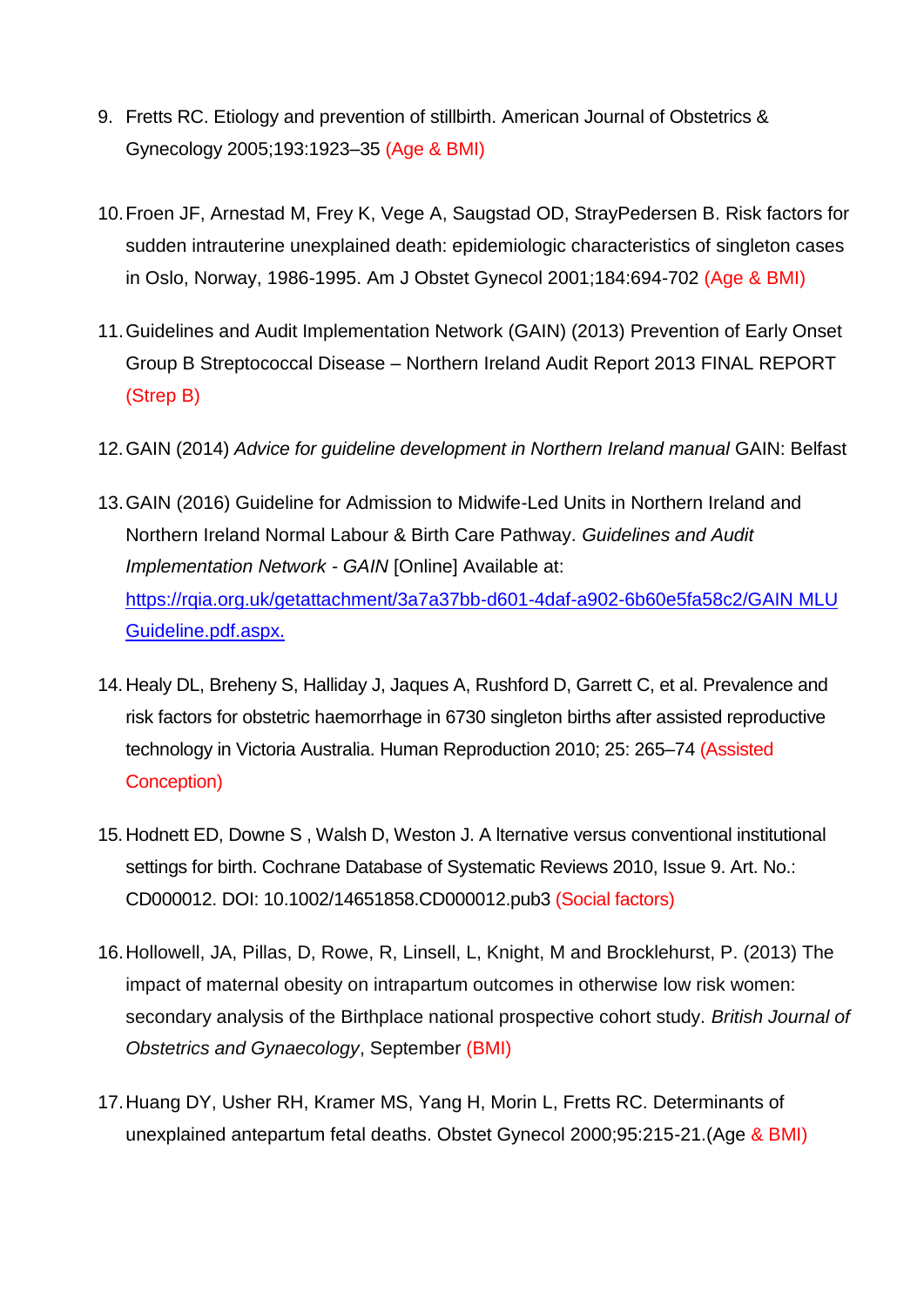- 18.HSC PHA (2012) Integrated Perinatal Mental Health Care Pathway Belfast: HSC PHA (Maternal Mental Health)
- 19.Kristensen J, Vestergaard M, Wisborg K, Kesmodel U, Secher NJ. Pre-pregnancy weight and the risk of stillbirth and neonatal death. BJOG 2005;112:403-8 (BMI)
- 20.Lawrence A, Lewis L, Hofmeyr GJ , Styles C. Maternal positions and mobility during first stage labour. *Cochrane Database of Systematic Reviews* 2013, Issue 10. Art. No.: CD003934. DOI: 10.1002/14651858.CD003934.pub4 (Mobility)
- 21.Manktelow BM, Smith LK, Evans TA, Hyman-Taylor P, Kurinczuk JJ, Field DJ, Smith PW, Draper ES, on behalf of the MBRRACE-UK collaboration. Perinatal Mortality Surveillance Report UK Perinatal Deaths for births from January to December 2013. Leicester: The Infant Mortality and Morbidity Group, Department of Health Sciences, University of Leicester. 2015. (Age & Social Deprivation)
- 22.National Institute of Clinical Excellence (NICE) (2010) Public Health Guidance 27, July 2010, *Weight management before, during and after pregnancy,* London, <http://www.nice.org.uk/guidance/PH27>(BMI)
- 23.National Institute of Clinical Excellence (2010), CG 110 *Pregnancy and complex social factors: a model for service provision for pregnant women with complex social factors <https://www.nice.org.uk/guidance/cg110/chapter/1-Guidance> (Social Factors)*
- 24.National Institute of Clinical excellence (NICE) (2012) CG 149 Antibiotics for early-onset neonatal infection: antibiotics for the prevention and treatment of early- onset neonatal infection London: NICE [https://www.nice.org.uk/guidance/cg149/chapter/research](https://www.nice.org.uk/guidance/cg149/chapter/research-recommendations)[recommendations](https://www.nice.org.uk/guidance/cg149/chapter/research-recommendations) (Strep B)
- 25.National Institute of Clinical Excellence (NICE) (2014a) Clinical Guideline 190 Intrapartum care: care of the healthy woman and their babies during childbirth [http://www.nice.org.uk/guidance/cg190/resources/guidance-intrapartum-care-care-of](http://www.nice.org.uk/guidance/cg190/resources/guidance-intrapartum-care-care-of-healthy-women-and-their-babies-during-childbirth-pdf)[healthy-women-and-their-babies-during-childbirth-pdf](http://www.nice.org.uk/guidance/cg190/resources/guidance-intrapartum-care-care-of-healthy-women-and-their-babies-during-childbirth-pdf) (Age, BMI, PPH, Maternal Haemoglobin, Meconium, 4 Previous births, SROM, Threatened Miscarriage, Threatened Preterm labour, Medical Condition, Previous Stillbirth, Cervical or Perineal Trauma, Serum antibodies)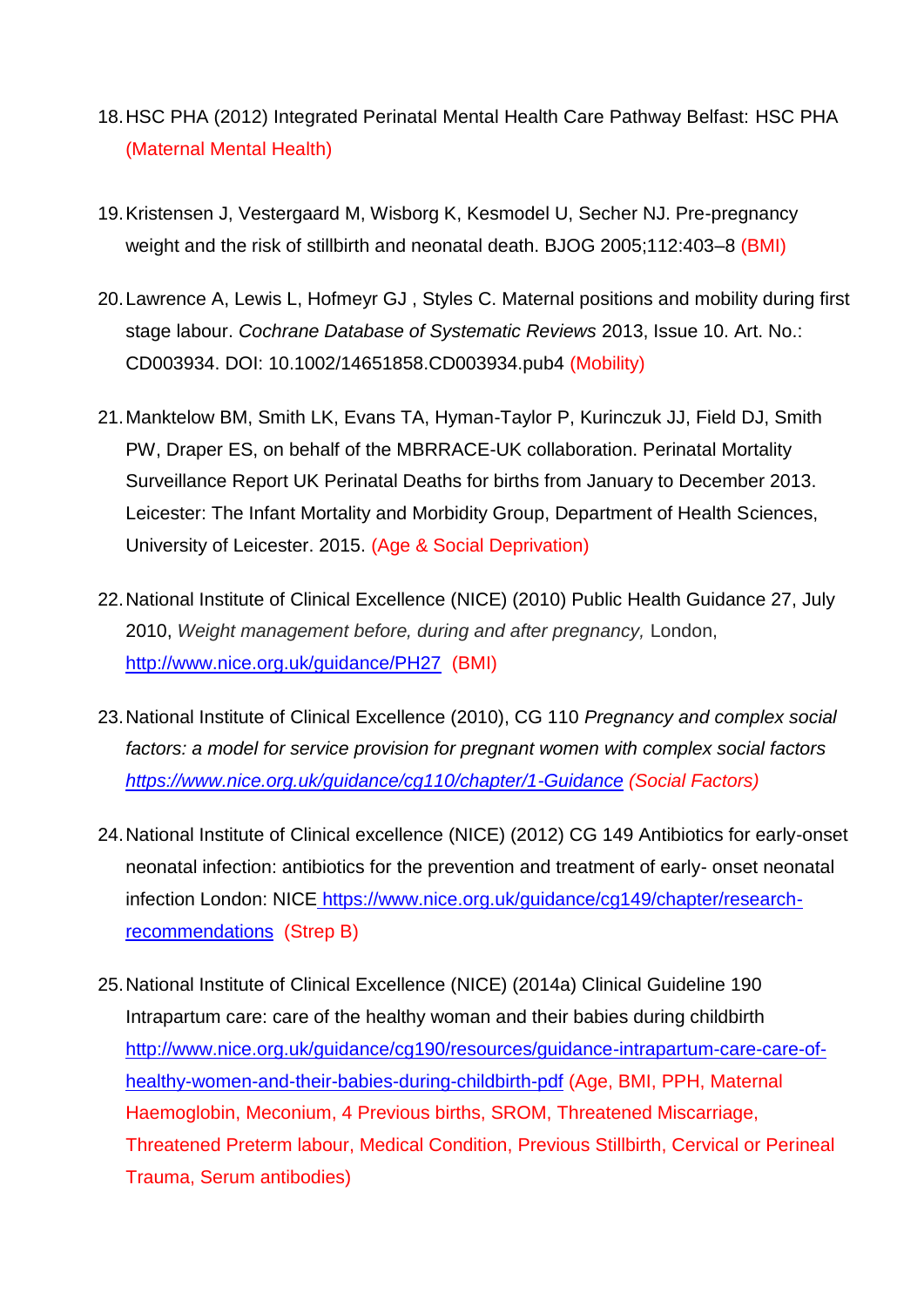- 26.National Institute of Clinical Excellence (NICE) (2014b) Clinical guideline 192, December 2014 Antenatal and postnatal mental health: clinical management and service guidance London <https://www.nice.org.uk/guidance/cg192> (Maternal Mental Health)
- 27.National Institute of Clinical Excellence (NICE) (2008, Modified 2014c) Clinical Guideline 62, March 2008, modified 2014, *Antenatal Care,* London: NICE <http://www.nice.org.uk/guidance/cg62/resources/guidance-antenatal-care-pdf> (Age, BMI, Social Deprivation & Strep B, Suspected low-lying placenta, Prostaglandin Induction)
- 28.Oakley L, Maconochie N, Doyle P, Dattani N, Moser K. Multivariate analysis of infant death in England and Wales in 2005-06, with focus on socio-economic status and deprivation. Health statistics quarterly / Office for National Statistics 2009; 42:22-39. (Social Deprivation)
- 29.Okun, N and Sierra, S. (2014) Pregnancy outcomes after assisted Human Reproduction Journal of obstetrics & Gynaecology Canada 36(1): 6483 (Assisted Conception)
- 30.Ohlsson A, Shah VS. Intrapartum antibiotics for known maternal Group B streptococcal colonization. Cochrane Database of Systematic Reviews 2014, Issue 6. Art. No.: CD007467. DOI: 10.1002/14651858.CD007467.pub4 (Group B Strep)
- 31.Reddy UM, Wapner RJ, Rebar RW, Tasca RJ. Infertility, assisted reproductive technology, and adverse pregnancy outcomes: executive summary of a National Institute of Child Health and Human Development workshop. Obstetrics and Gynecology 2007;109: 967–77. 70. (Assisted Conception)
- 32.Regulation and Quality Improvement Authority (RQIA) (2012) Baseline Assessment of the Care of Children Under 18 Admitted to Adult Wards in Northern Ireland Belfast: RQIA Accessed on 12 June 2015 [https://www.rqia.org.uk/getattachment/04aed398-20e6-430c-8b32-](https://www.rqia.org.uk/getattachment/04aed398-20e6-430c-8b32-46f8bf52708a/Under-18s-on-Adult-Hosp-Wards-Overview-Report-Web-12-Dec-12) [46f8bf52708a/Under-18s-on-Adult-Hosp-Wards-Overview-Report-Web-12-Dec-](https://www.rqia.org.uk/getattachment/04aed398-20e6-430c-8b32-46f8bf52708a/Under-18s-on-Adult-Hosp-Wards-Overview-Report-Web-12-Dec-12)[12](https://www.rqia.org.uk/getattachment/04aed398-20e6-430c-8b32-46f8bf52708a/Under-18s-on-Adult-Hosp-Wards-Overview-Report-Web-12-Dec-12) ISBN.pdf.aspx (Age)
- 33.Renfrew, M; McFadden, A; Helena Bastos, M; Campbell, J; Amos Channon, A; Fen Cheung, N; Delage Silva, D.R.A; Downe, S; Powell Kennedy, H; Malata, A; McCormick, F; Wick, L & Declercq, E. (2014) Midwifery and quality care: findings from a new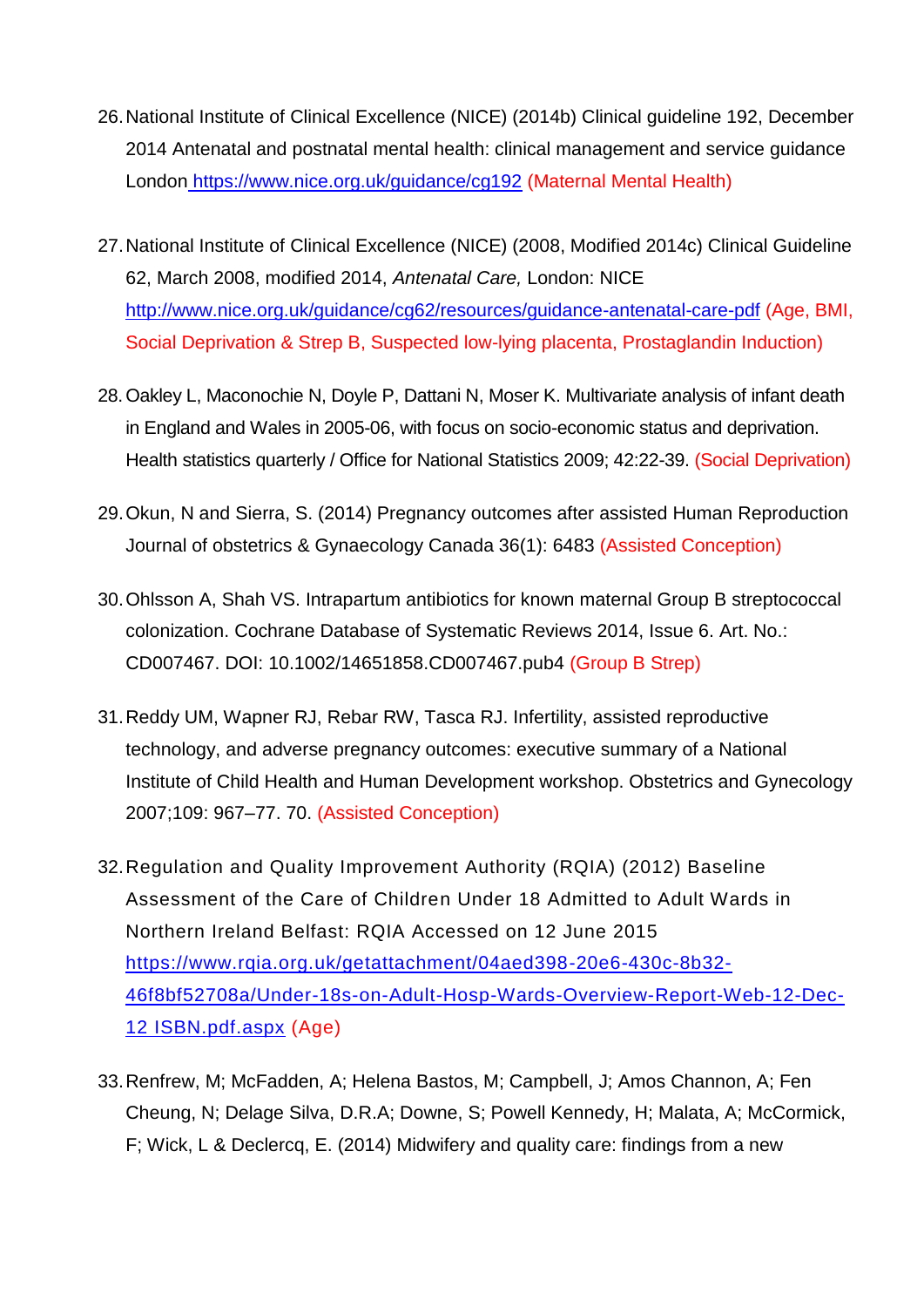evidence-informed framework for maternal and newborn care. *The Lancet,* 384, 9948, p1129-1145 (Accessed 17 August 2015) (Social Factors)

- 34.Royal College of Obstetricians and Gynecologists (RCOG) (2010) Late Intrauterine & Fetal Death & Stillbirth (Green-Top Guideline No 55) London: RCOG (Unexplained Stillbirth)
- 35.Royal College of Obstetricians and Gynaecologists (2011). *Management of Women with Mental Health Issues during Pregnancy and the Postnatal Period.* Good Practice No. 14. London: RCOG (Maternal Mental Health)
- 36.Royal College of Obstetricians and Gynecologists (RCOG) 2012 Green –Top Guideline No 26 The Prevention of Early Onset Group B Streptococcal Disease 2<sup>nd</sup> Edition July London: RCOG (Strep B)
- 37.Royal College of Obstetricians and Gynaecologists (2012) Bacteria Sepsis in Pregnancy Green Top Guideline No 64a London: RCOG (Strep B)
- 38.Royal College of Obstetricians and Gynecologists 2012 'In Vitro Fertilisation: Perinatal Risks and Early Childhood Outcomes' Scientific Impact Paper No. 8 May London: RCOG (IVF)
- 39.Sandall J. (2010) The contribution of continuity of midwifery care to high quality maternity care London: Royal College of Midwives [https://www.rcm.org.uk/sites/default/files/Continuity%20of%20Care%20A5%20Web.pdf](https://www.rcm.org.uk/sites/default/files/Continuity%2520of%2520Care%2520A5%2520Web.pdf) (Social factors)
- 40.Sandall, J; Soltani, H; Gates, S; Shennan, A; Devane, D; (2013) *Midwife-led continuity models versus other models of care for childbearing women. CochraneDatabase Systematic Review;* 8: CD004667 (Social factors)